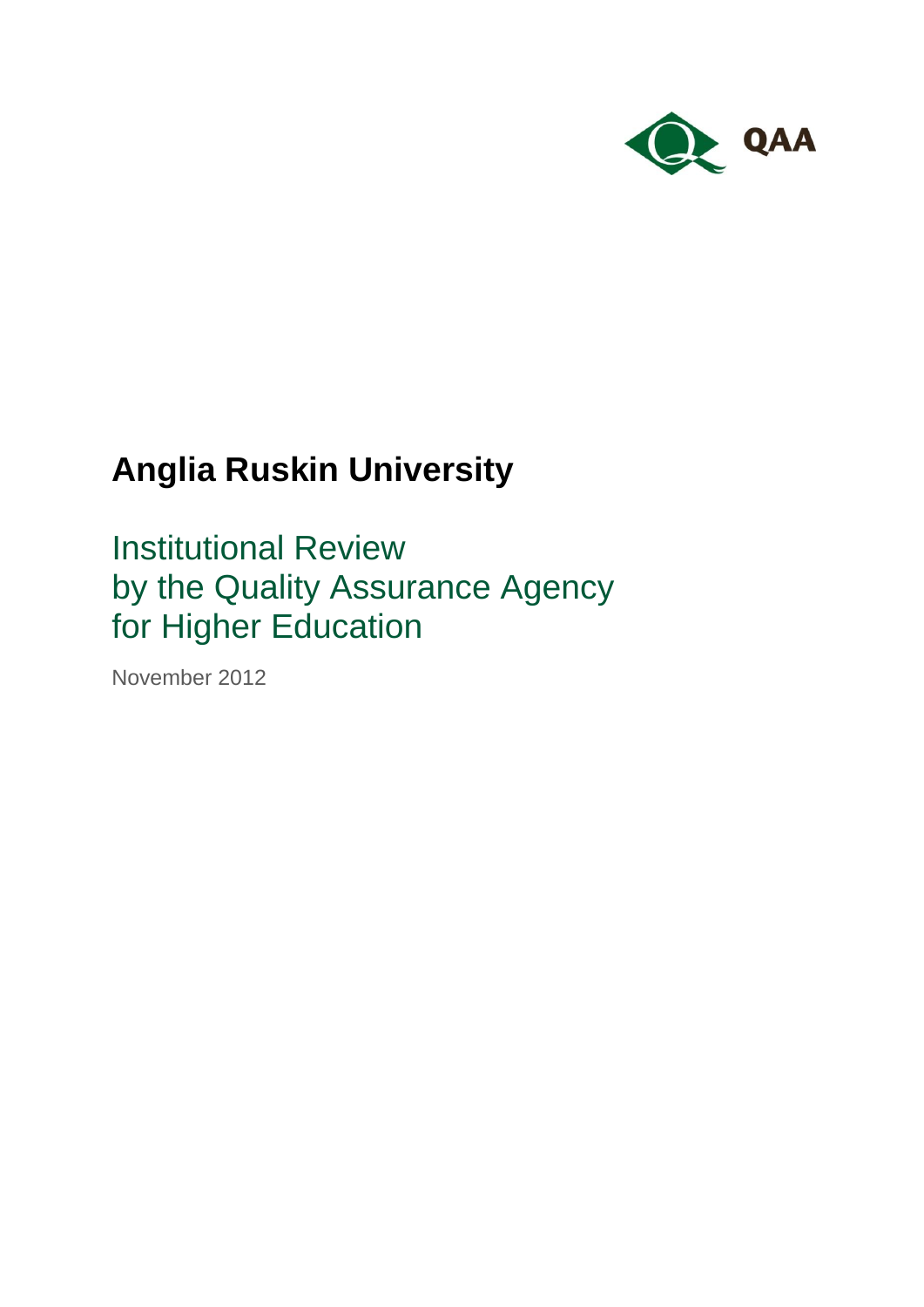## **Contents**

| Explanation of the findings about Anglia Ruskin University 7               |  |
|----------------------------------------------------------------------------|--|
| 1                                                                          |  |
|                                                                            |  |
|                                                                            |  |
|                                                                            |  |
|                                                                            |  |
|                                                                            |  |
| 2                                                                          |  |
|                                                                            |  |
|                                                                            |  |
|                                                                            |  |
|                                                                            |  |
| Management information is used to improve quality and standards  10        |  |
|                                                                            |  |
|                                                                            |  |
|                                                                            |  |
|                                                                            |  |
|                                                                            |  |
|                                                                            |  |
|                                                                            |  |
|                                                                            |  |
|                                                                            |  |
| 3                                                                          |  |
|                                                                            |  |
|                                                                            |  |
| 4                                                                          |  |
|                                                                            |  |
|                                                                            |  |
| Theme: Student involvement in quality assurance and enhancement 16<br>5    |  |
| Innovations in student involvement in quality assurance and enhancement 16 |  |
|                                                                            |  |
|                                                                            |  |
|                                                                            |  |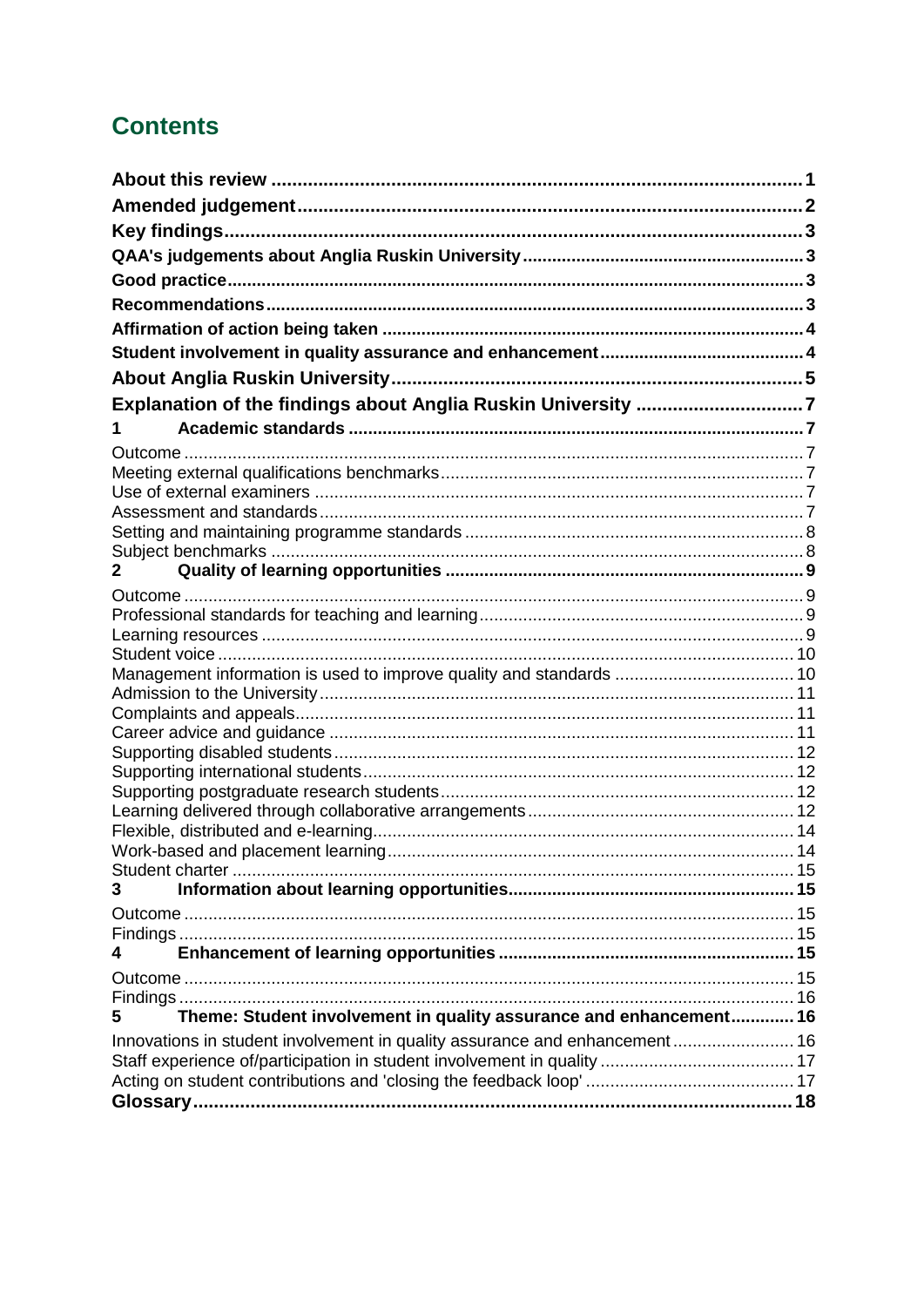## <span id="page-2-0"></span>**About this review**

This is a report of an Institutional Review conducted by the Quality Assurance Agency for Higher Education (QAA) at Anglia Ruskin University. The review took place on 26-30 November 2012 and was conducted by a team of six reviewers, as follows:

- Professor Elizabeth Barnes
- Dr Phil Cardew
- Mrs Rosemary Evans
- Professor Anne Peat
- Mr Nizam Uddin (student reviewer)
- Mr Stephen Murphy (review secretary).

The main purpose of the review was to investigate the higher education provided by Anglia Ruskin University and to make judgements as to whether or not its academic standards and quality meet UK expectations. In this report the QAA review team:

- makes judgements on
	- threshold academic standards $1$
	- the quality of learning opportunities
	- the quality of the information produced by the institution about its learning opportunities
	- the enhancement of learning opportunities
	- identifies features of good practice
- makes recommendations
- affirms action that the institution is taking or plans to take
- provides commentaries on public information and the theme topic.

A summary of the key [findings](#page-4-0) can be found in the section starting on page 3. [Explanations](#page-8-0)  [of the findings](#page-8-0) are given in numbered paragraphs in the section starting on page 7.

In reviewing Anglia Ruskin University the review team has also considered a theme selected for particular focus across higher education in England and Northern Ireland. The [theme](#page-17-2) for this review is 'student involvement in quality assurance and enhancement'.

The QAA website gives more information **about QAA** and its mission.<sup>2</sup> Background information about Anglia Ruskin University is given at the end of this report. A dedicated page of the website explains the method for [Institutional Review](http://www.qaa.ac.uk/InstitutionReports/types-of-review/IRENI/Pages/default.aspx) of higher education institutions in England and Northern Ireland<sup>3</sup> and has links to the review handbook and other informative documents.

-

<sup>&</sup>lt;sup>1</sup> For an explanation of terms see the [glossary](#page-19-0) at the end of this report.

<sup>&</sup>lt;sup>2</sup> [www.qaa.ac.uk/aboutus](http://www.qaa.ac.uk/aboutus)

[www.qaa.ac.uk/InstitutionReports/types-of-review/IRENI/Pages/default.aspx](http://www.qaa.ac.uk/InstitutionReports/types-of-review/IRENI/Pages/default.aspx)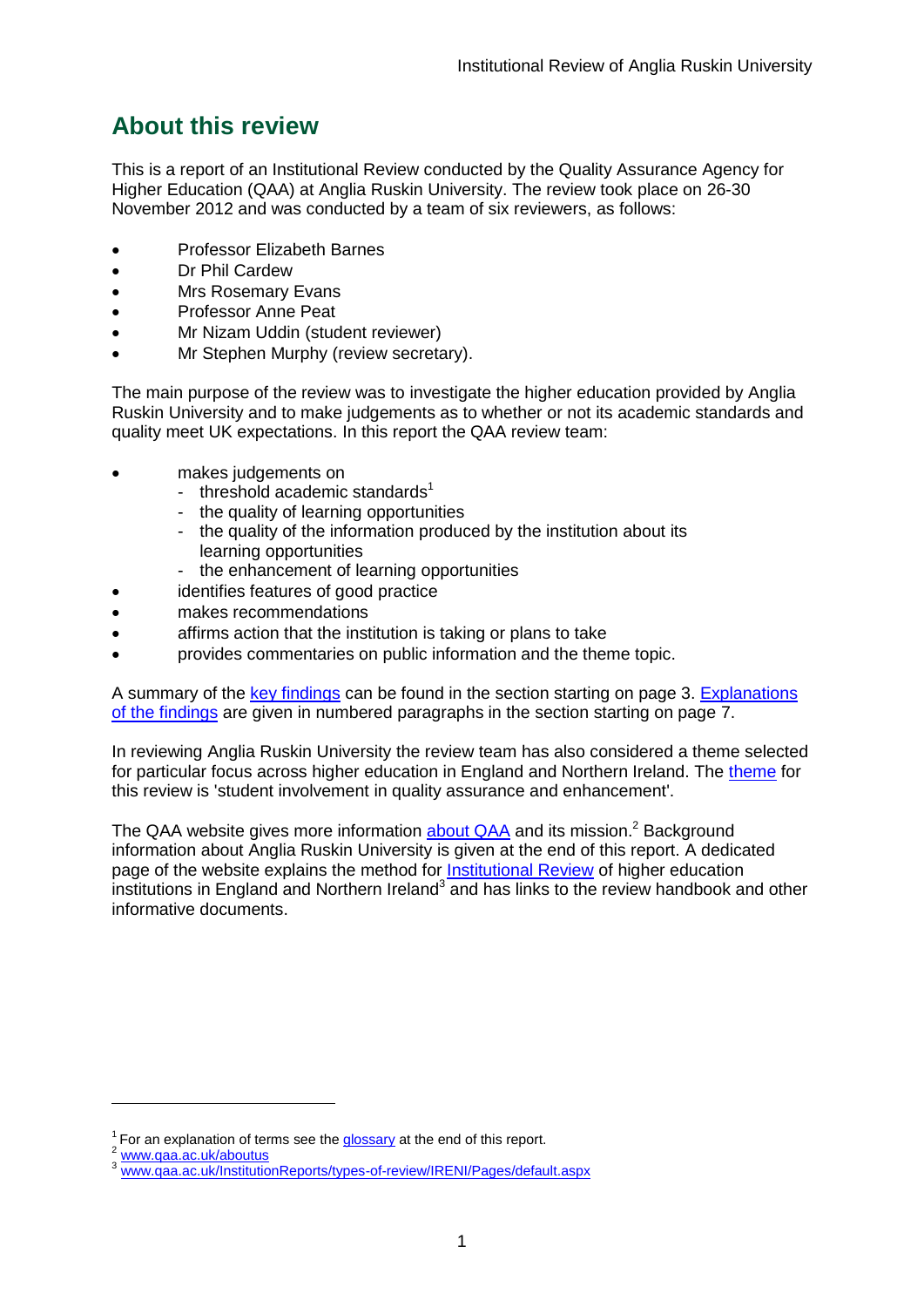## <span id="page-3-0"></span>**Amended judgement**

The formal report on Anglia Ruskin University was published in April 2013. Since that date the review team can now confirm that the institution has satisfactorily addressed the review team's recommendations.

In particular, the University has fully addressed the three recommendations most germane to the original judgement that the academic standards of the University's awards made under collaborative arrangements do not meet UK expectations for academic standards, and has also either completed or made substantial progress in relation to the other recommendations.

The review team recommended, by the end of the 2012-13 academic year, that the University ensures that those students at the validated Associate College who enrolled after the initial transfer and before the start of the re-approved programmes will fully meet the University's standards for its awards.

In response to this recommendation, the University accelerated, and has now completed, its schedule for the full re-approval of programmes. The University required its approval panels, which included members external to the University, to consider the out-going curriculum to confirm that it meets the academic standards for the University's awards. In addition, the University has put in place transitional arrangements for students who commenced their studies on the curricula of the transferred programmes. The approach taken by the University gave careful attention to ensuring a smooth transition and academic experience for existing students, while ensuring the coherence of the courses.

Additional measures to increase oversight of the management of academic standards and quality within this validated Associate College have been put in place, including representation from the University on the partner's Academic Board. A further measure, involving an audit by the University of the Partner's assessment of student work (in advance of the assessment boards), has also been added to secure an improved level of oversight of assessment for the first two years of operation within this validated Associate College.

A number of other actions have also been completed in response to the review team's recommendations, particularly to revise the criteria for any new partners applying for designation as a validated Associate College and to strengthen its mechanisms for the deliberative oversight of all collaborative provision.

Following consideration by the QAA Board, the judgement is now formally amended to indicate that the review team confirms that that the academic standards of the University's awards made under collaborative arrangements **meet UK expectations** and the review can be considered to be signed off as complete.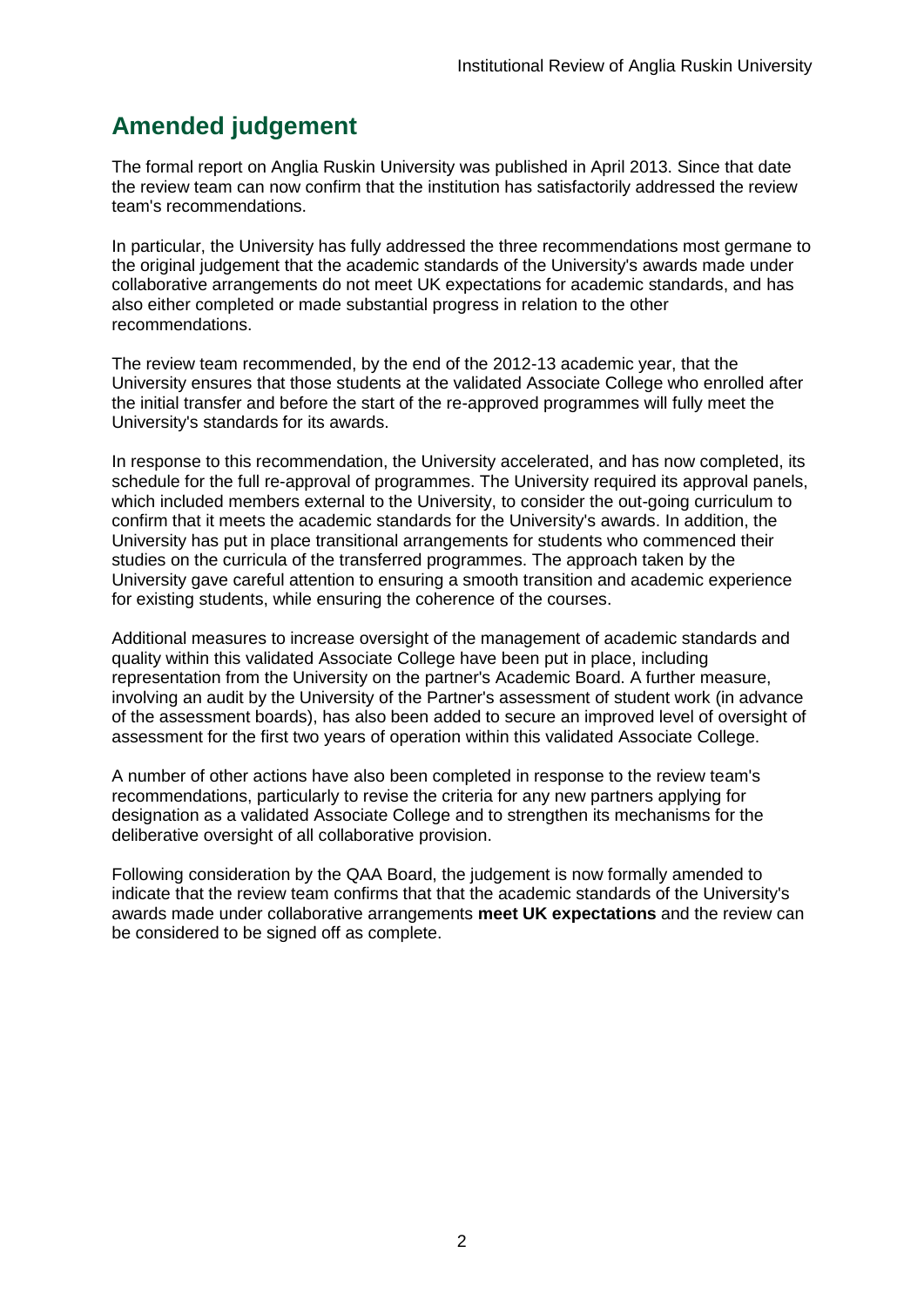## <span id="page-4-0"></span>**Key findings**

This section summarises the QAA review team's key findings about Anglia Ruskin University.

## <span id="page-4-1"></span>**QAA's judgements about Anglia Ruskin University**

The QAA review team formed the following judgements about the higher education provision at Anglia Ruskin University.

- Academic standards at the University **meet UK expectations** for threshold standards.
- Academic standards of the University's awards made under collaborative arrangements **do not meet UK expectations** for threshold standards.
- The quality of student learning opportunities at the University **meets UK expectations**.
- The quality of information produced by the University about its learning opportunities **meets UK expectations**.
- The enhancement of student learning opportunities at the University **meets UK expectations**.

## <span id="page-4-2"></span>**Good practice**

The QAA review team identified the following **features of good practice** at Anglia Ruskin University.

- The strategic support for the development of a research culture (paragraph 2.2).
- The effective engagement with campus-based students in quality processes and across all areas of operation (paragraph 2.[92.9\)](#page-11-2).
- The targeted, responsive and inclusive approach to supporting the diverse student body through the early stages of study (paragraph 2.17).
- The high-quality provision of inclusive student services (paragraph 2.24).
- The responsive and supportive programme of staff development across collaborative partnerships (paragraph 2.4).

## <span id="page-4-3"></span>**Recommendations**

The QAA review team **recommends** Anglia Ruskin University, by the end of the 2012-13 academic year (unless otherwise specified), to:

- ensure that those students at the validated Associate College who enrolled after the initial transfer and before the start of the re-approved programmes will fully meet the University's standards for its awards (paragraph 2.35)
- secure increased oversight of the management of academic standards and quality within validated Associate Colleges during the early stages of the partnerships' operations (paragraph 2.36)
- review and revise the criteria and processes for the approval of new partners applying for designation as a validated Associate College, before the next approval of such a partner (paragraph 2.36)
- strengthen its mechanisms for the deliberative oversight of all collaborative provision (paragraph 2.38)
- develop and implement appropriate support and monitoring arrangements to underpin the projected growth of distance learning students (paragraph 2.39)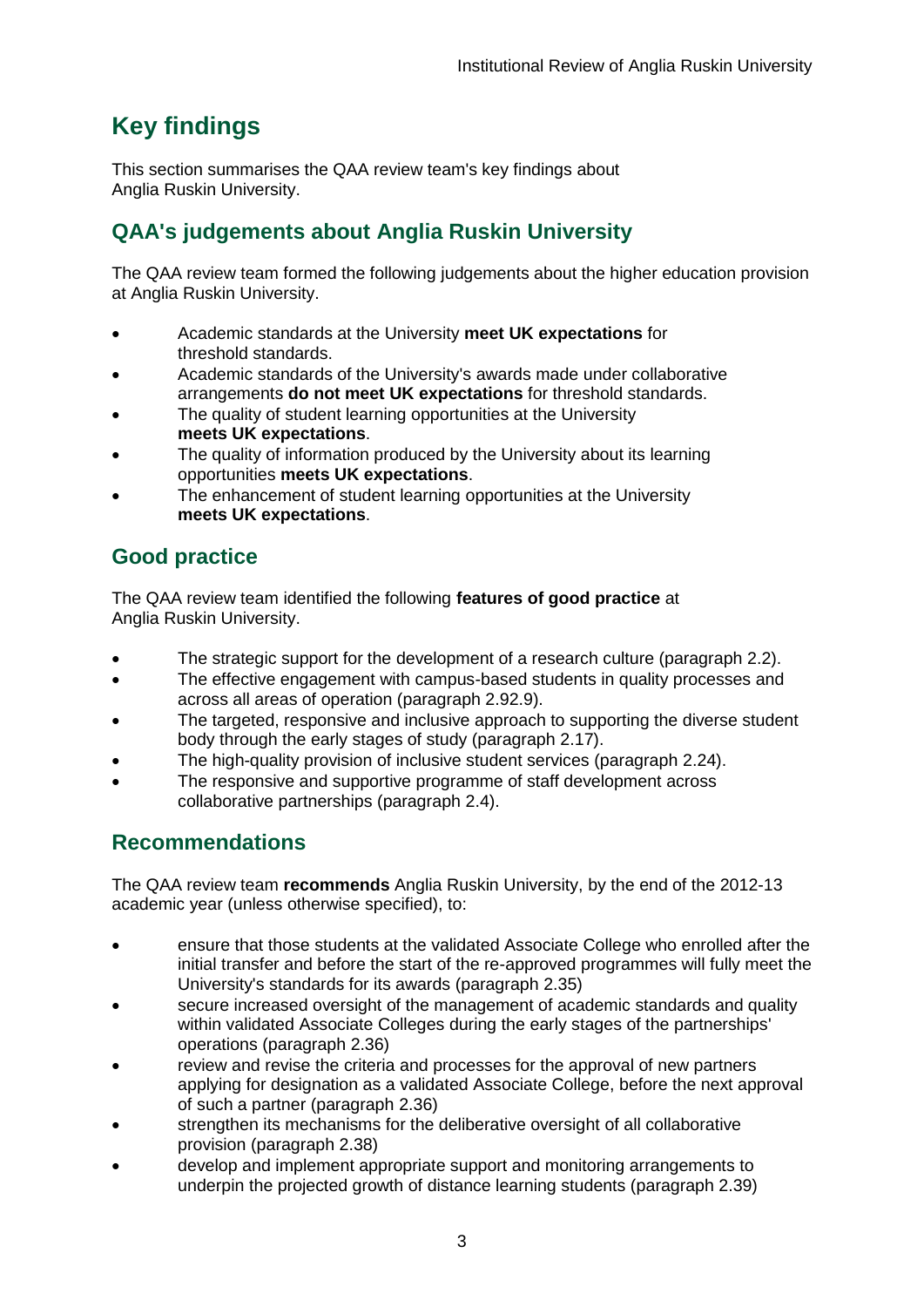ensure that an up-to-date, authoritative record of collaborative partnerships and programmes is publicly available (paragraph 2.37).

### <span id="page-5-0"></span>**Affirmation of action being taken**

The QAA review team **affirms the following actions** that Anglia Ruskin University is already taking to make academic standards secure and/or improve the educational provision offered to its students.

- The actions to develop the virtual learning environment to support all sites and modes of delivery (paragraph 2.7).
- The further development of mechanisms to capture and respond to student views across all sites and modes of delivery (paragraph 2.13).
- The project to make sophisticated management information available to all staff (paragraph 2.15).
- The continuation of the approach to embed employability within the curriculum (paragraph 2.22).
- The publication of course specification forms online (paragraph 3.3).
- The further development of the Corporate Plan as a strategic platform for enhancement (paragraph 4.1).

### <span id="page-5-1"></span>**Student involvement in quality assurance and enhancement**

The University engages students as partners in the assurance and enhancement of their educational experience.

Further explanation of the key findings can be found in the operational description and handbook available on the QAA webpage explaining [Institutional Review](http://www.qaa.ac.uk/InstitutionReports/types-of-review/IRENI/Pages/default.aspx) for England and [Northern Ireland.](http://www.qaa.ac.uk/InstitutionReports/types-of-review/IRENI/Pages/default.aspx)<sup>4</sup>

-

<sup>4</sup> [www.qaa.ac.uk/InstitutionReports/types-of-review/IRENI/Pages/default.aspx](http://www.qaa.ac.uk/InstitutionReports/types-of-review/IRENI/Pages/default.aspx)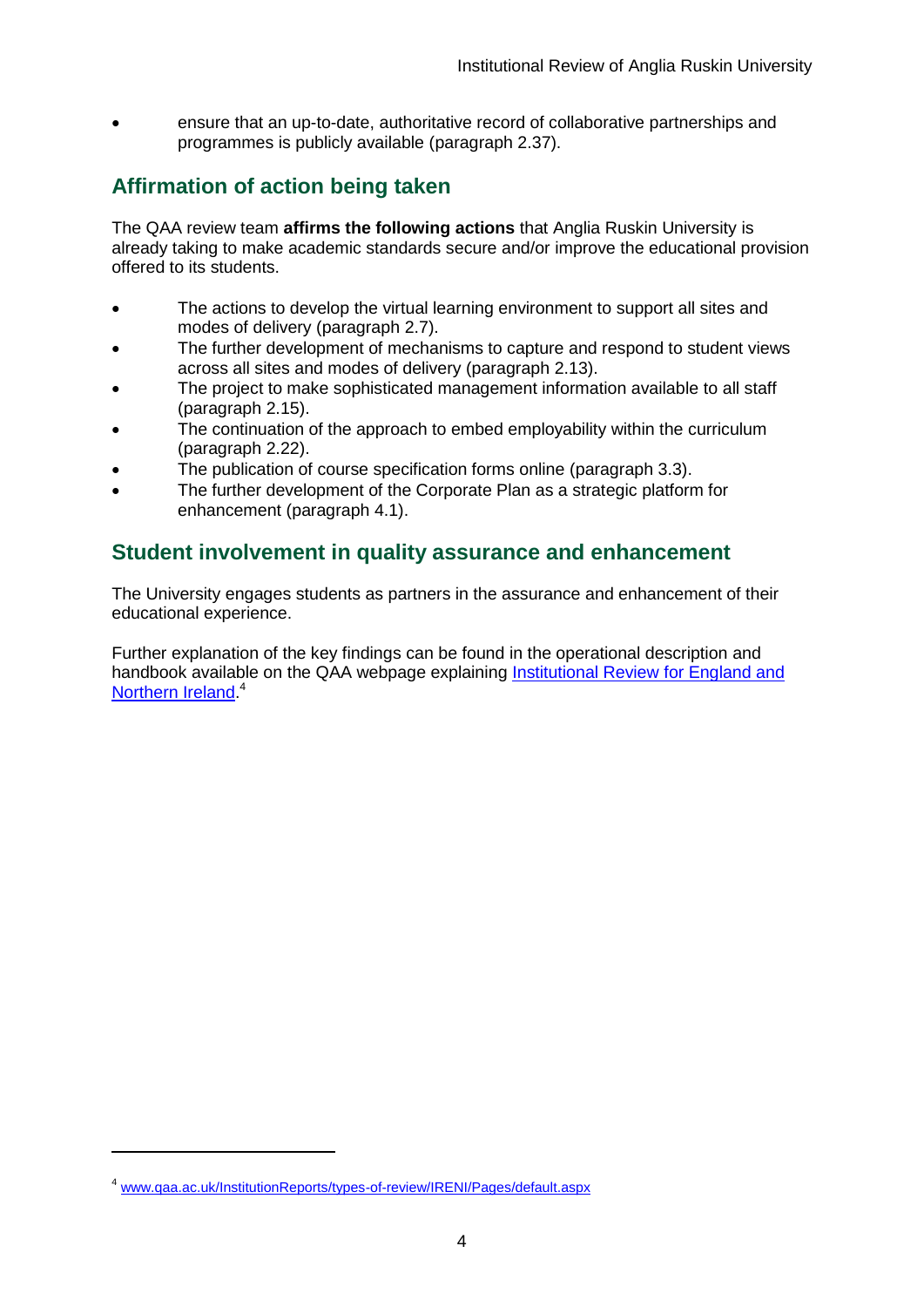## <span id="page-6-0"></span>**About Anglia Ruskin University**

The University was granted university title in 1992 and changed its name to Anglia Ruskin University in 2005. The University's main locations are in Cambridge and Chelmsford. The University employs around 2,200 members of staff.

In 2011-12 there were 28,629 students on taught courses and 474 students on research degree programmes. Of these, 2,074 were international students;1,930 students were registered on distance learning programmes; and 8,390 students were studying for the University's awards through partner institutions - 18 partners overseas and 23 partners in the UK.

The University sets out the following vision.

- We are passionate about the advancement of knowledge and the education of students.
- We take university education in imaginative new directions.
- We are important to the region and want to be viewed in the UK and internationally as exceptional.
- Our key contribution is to the enhancement of social, cultural and economic wellbeing.

Since its last review by QAA in 2007, a number of major changes have taken place, including:

- a new vision and values statement, adopted in 2008, followed by new Corporate Plans for 2009-11 and then 2012-14
- investments in the learning environments, research and scholarly activity of its academic staff, the research infrastructure, and new management information tools
- achievement of Customer Service Excellence accreditation in 2011 and re-accreditation in 2012
- an increase in the international student population from 548 in 2008-09 to 2,074 in 2011-12
- introduction of Student Charters and a Student Satisfaction Improvement Group
- rationalisation of the undergraduate curriculum with reduction in the total number of courses and modules
- a new timetabling system.

Among its key challenges for the future, the University identified the following:

- changes to higher education policy and its ability to meet and manage the increased expectations of students
- engaging its entire academic community in research, scholarly activity or professional practice
- maintaining a positive student experience as the growth in on-campus student numbers continues
- continuing to ensure an equivalent student experience and association with Anglia Ruskin for the increasing number of off-campus students
- a greater use of emerging technologies by students and staff
- the embedding of employability and entrepreneurial skills across the range of its taught and research provision, in response to the changing skills needs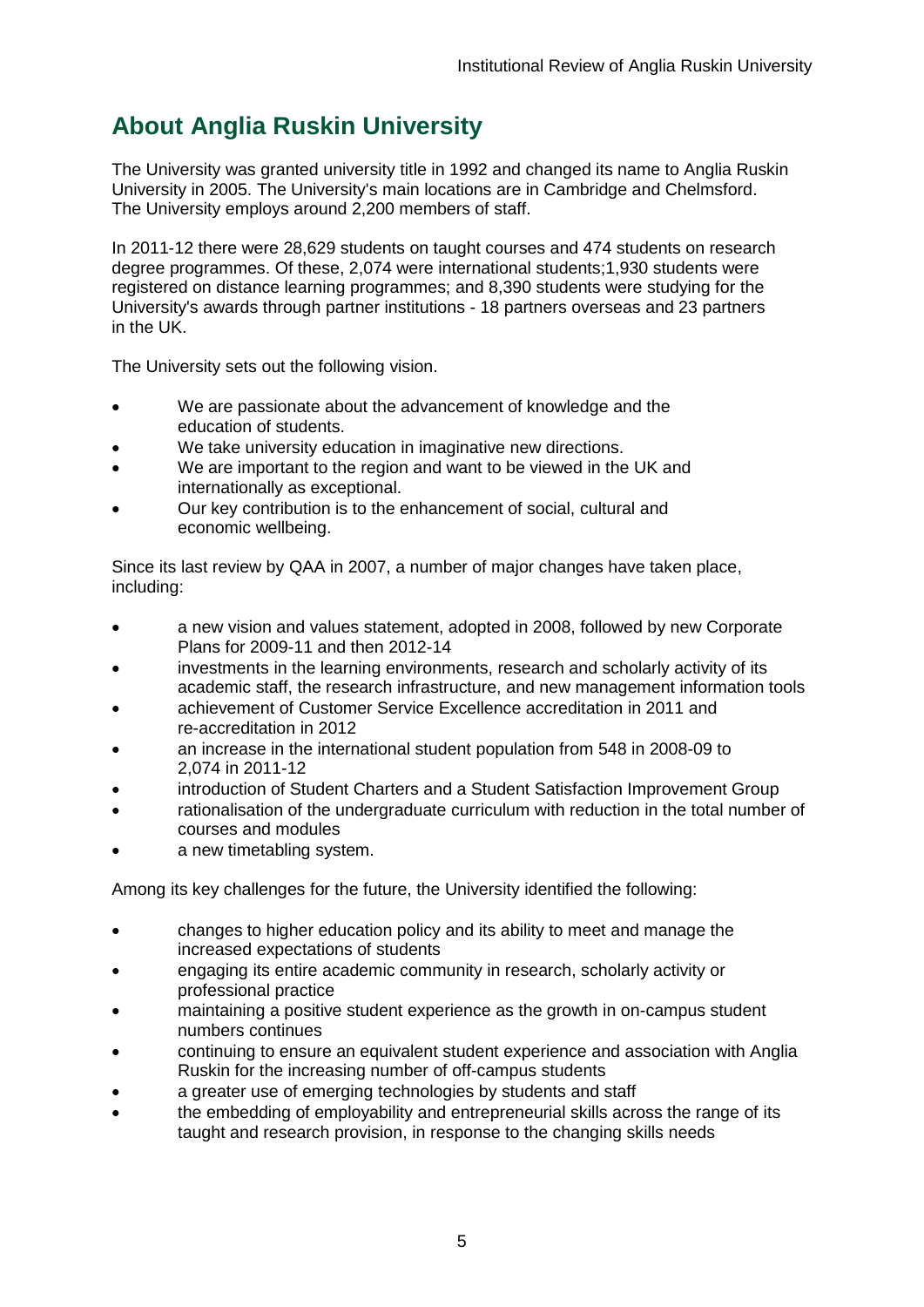- continuing improvement in retention of students
- improving its performance in student satisfaction and in external performance indicators.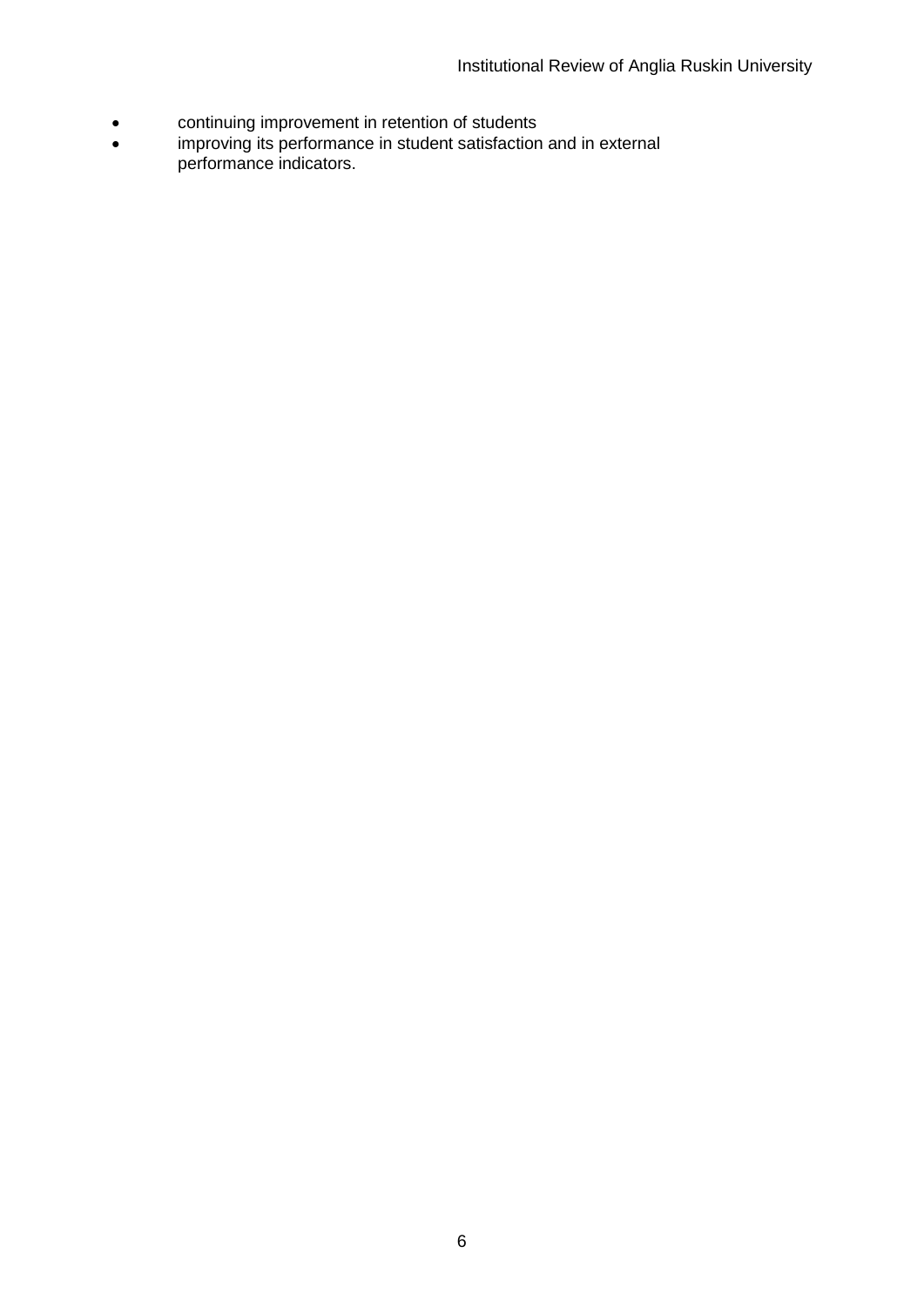## <span id="page-8-0"></span>**Explanation of the findings about Anglia Ruskin University**

This section explains the key findings of the review in more detail.<sup>5</sup>

Terms that may be unfamiliar to some readers have been included in a [brief glossary](#page-19-0) at the end of this report. A fuller [glossary of](http://www.qaa.ac.uk/AboutUs/glossary/Pages/default.aspx) terms<sup>6</sup> is available on the QAA website, and formal definitions of certain terms may be found in the operational description and handbook for the [review method,](http://www.qaa.ac.uk/InstitutionReports/types-of-review/IRENI/Pages/default.aspx) also on the QAA website.<sup>7</sup>

## <span id="page-8-1"></span>**1 Academic standards**

#### <span id="page-8-2"></span>**Outcome**

The academic standards at Anglia Ruskin University **meet UK expectations** for threshold standards. The team's reasons for this judgement are given below.

The academic standards of the University's awards made under collaborative arrangements **do not meet UK expectations** for threshold standards. The team's reasons for this judgement are given in Section 2: Quality of learning opportunities.

#### <span id="page-8-3"></span>**Meeting external qualifications benchmarks**

1.1 The University's qualifications are allocated to the appropriate level in *The framework for higher education qualifications in England, Wales and Northern Ireland* (FHEQ). Reference is made to the FHEQ in the University's policies and procedural documentation for the approval and review of courses, and within course and module information for students. Levels of awards are clearly identified within the generic award descriptors in Academic Regulations and Research Degree Regulations. Guidance on the application of levels within the FHEQ is provided for staff in assessment regulations and generic marking criteria and generic marking standards.

#### <span id="page-8-4"></span>**Use of external examiners**

1.2 The University makes scrupulous use of external examiners to ensure that academic standards are maintained. The role of external examiner is clearly defined and the processes for the nomination, appointment and induction of examiners operate effectively. External examiners' reports are considered and responded to appropriately by the University. The reports are now shared with students through the student portal, though this was a very recent innovation.

#### <span id="page-8-5"></span>**Assessment and standards**

1.3 The University's design, approval, monitoring and review of assessment is effective in ensuring that students have the opportunity to demonstrate the learning outcomes of their awards. There is a clear policy for establishing assessment strategies at course level. Programme approval and review processes consider the effectiveness of assessment strategies in delivering module and programme learning outcomes. Research degree topics

-

<sup>&</sup>lt;sup>5</sup> The full body of evidence used to compile the report is not published. However it is available on request for inspection. Please contact QAA Reviews Group.

[www.qaa.ac.uk/aboutus/glossary/pages/default.aspx](http://www.qaa.ac.uk/aboutus/glossary/pages/default.aspx)

 $7$  See note 4.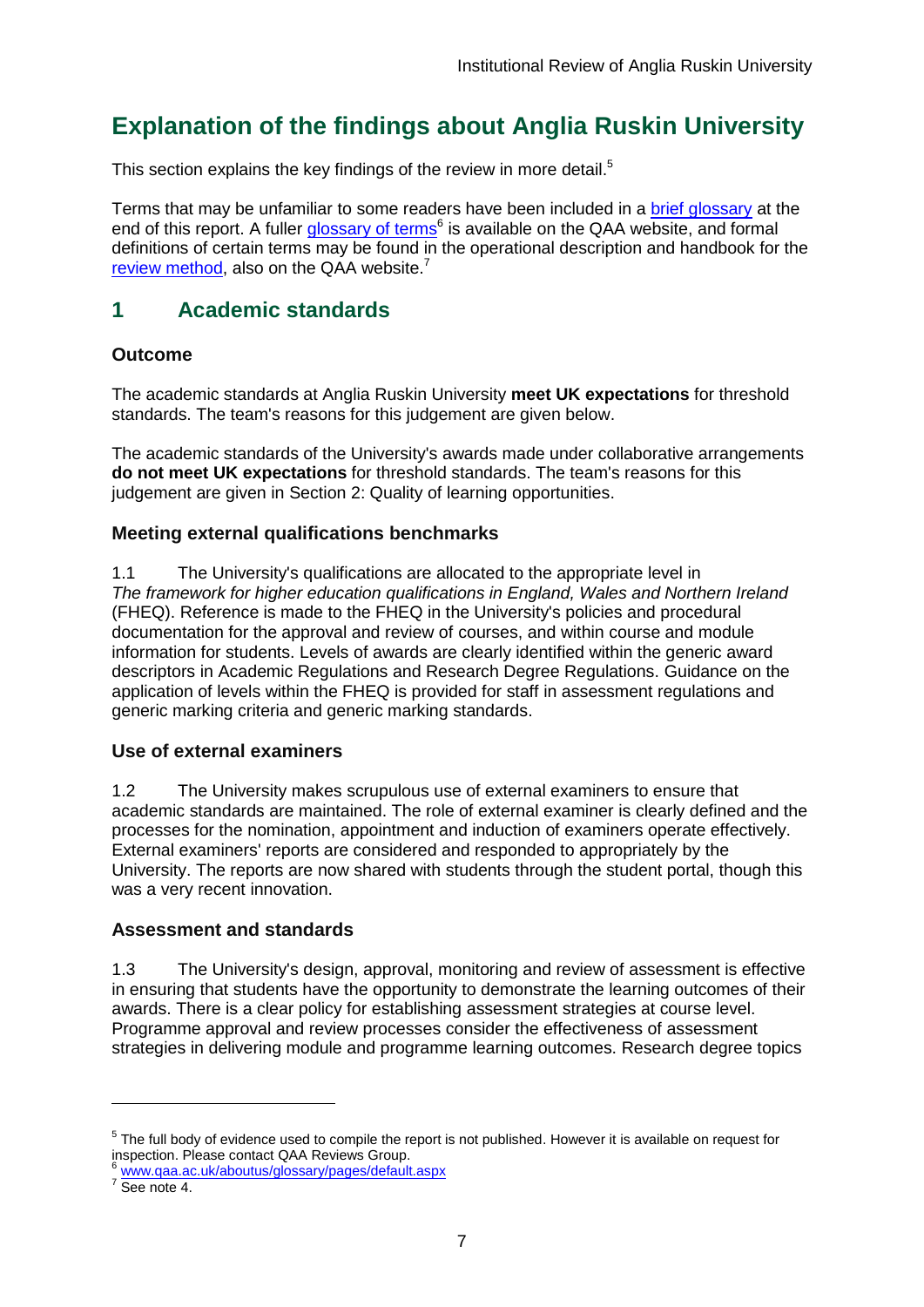and proposals are managed through the Research Degree Regulations, which include generic assessment criteria related to the level of the award being made.

#### <span id="page-9-0"></span>**Setting and maintaining programme standards**

1.4 The University's policies and procedures for the design, approval, monitoring and review of programmes enable standards to be set and maintained and allow students to demonstrate learning outcomes of the award. The University has clear descriptions of its quality assurance processes.

1.5 Approval panels include the participation of members external to the University as well as members external to the faculty proposing the programmes. There is appropriate coordination with the requirements of professional, statutory and regulatory bodies. There are clearly defined responsibilities for the sign-off of any conditions resulting from approval events.

1.6 The University has introduced changes to its annual monitoring process, placing greater emphasis on the use of management information. The process now involves a data-led meeting between heads of department, their senior staff and senior institutional colleagues. Institutional-level reporting from the process now occurs earlier in the academic year than had previously been possible. Feedback from staff involved in the new process has been positive. Senate maintains oversight of annual monitoring through a summary report of the outcomes.

1.7 The University's process for periodically reviewing the validity and relevance of programmes operates effectively. Panels include a student representative from the Students' Union as well as members external to the University. Reports of periodic review events and summaries contained within the minutes of major committees demonstrate that the process is effective, and is focused both on the maintenance of academic standards and the enhancement of student learning opportunities.

1.8 Modifications to programmes are managed through defined processes that differentiate between minor and major revisions. In addition to its standard quality assurance processes, the University also operates a Quality Enhancement Audit process, which is thematic in nature and can be triggered by issues raised through quality assurance processes or through discussions at faculty or University level committees.

#### <span id="page-9-1"></span>**Subject benchmarks**

1.9 Subject benchmark and qualification statements are used effectively in the University's processes for programme design, approval, delivery and review to inform the academic standards of awards. Reference is made to subject benchmark statements in the University's policies, in procedural documentation that relates to the approval and review of courses, and also in course and module information. Over 40 professional, statutory and regulatory bodies accredit or recognise the University's programmes.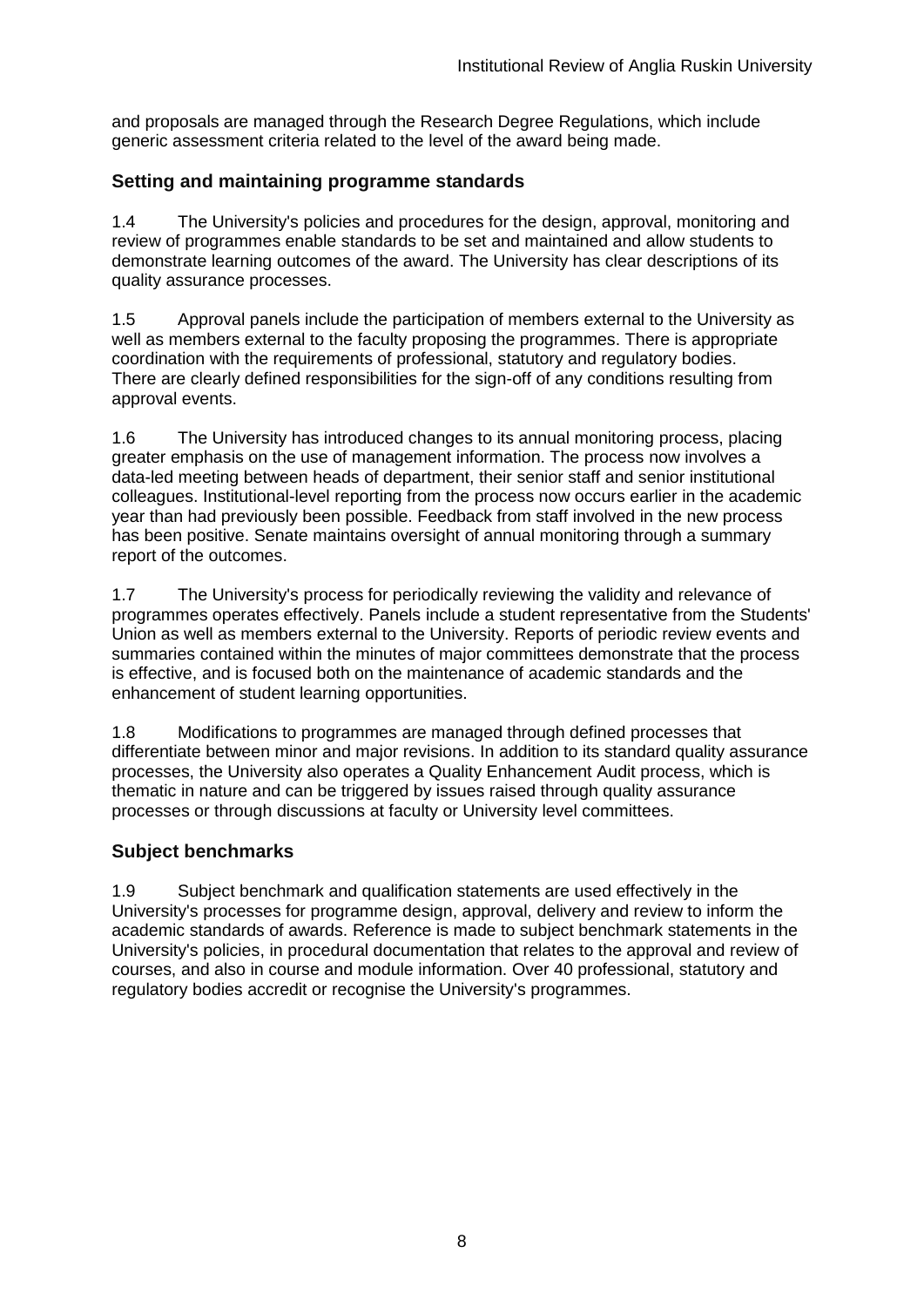## <span id="page-10-0"></span>**2 Quality of learning opportunities**

#### <span id="page-10-1"></span>**Outcome**

The quality of learning opportunities at Anglia Ruskin University **meets UK expectations.** The team's reasons for this judgement are given below.

#### <span id="page-10-2"></span>**Professional standards for teaching and learning**

2.1 The University's Corporate Plan includes goals, strategies and milestones in support of professional standards for teaching and support of learning. Relevant strategies in the Corporate Plan include the review of the staff appraisal system, implementation of workload allocation models, and the new teaching review scheme. Many of the strategies were quite recent in their implementation so it was too early to evaluate their success.

2.2 There has been a substantial investment in the research infrastructure to inform and enhance teaching. Research and scholarship is strongly embedded in the culture of the institution and is embraced by staff. The number of teaching staff with doctorates has increased beyond the target set. Over 70 per cent of academic staff are now research active. The University's strategic support for the development of a research culture is a **feature of good practice**.

2.3 New staff are well supported through a one-year probationary period, during which time their workload is adjusted, and they have a mentor. University staff without a teaching qualification are required to undertake a Postgraduate Certificate in Learning and Teaching in Higher Education.

2.4 The curricula vitae of staff at associate colleges are reviewed by the University to ensure that they have the appropriate qualifications and expertise. The University's support for staff development is extended to staff at its associate colleges. The responsive and supportive programme of staff development across collaborative partnerships is a **feature of good practice**.

2.5 Postgraduate research students who undertake teaching are required to undertake a three-day preparatory course.

#### <span id="page-10-3"></span>**Learning resources**

2.6 The University's learning resources are appropriate and allow students to achieve the learning outcomes of their programmes. Significant investment has been made in the learning resources available to students. These resources include a well established Student Advisory Service, which continues to receive a high level of satisfaction from students. Each faculty has a student advisor and each student is allocated a personal tutor. Students speak highly of the support received; in particular, the support provided to students with disabilities.

2.7 The virtual learning environment continues to be developed following identification of inconsistencies in its use. It was recently revised and significant investment has been made to train staff in its use. The review team **affirms** the actions to develop the virtual learning environment to support all sites and modes of delivery.

2.8 The University has made significant capital investments in recent years, particularly in the Chelmsford and Cambridge campuses, the University Centre Peterborough and the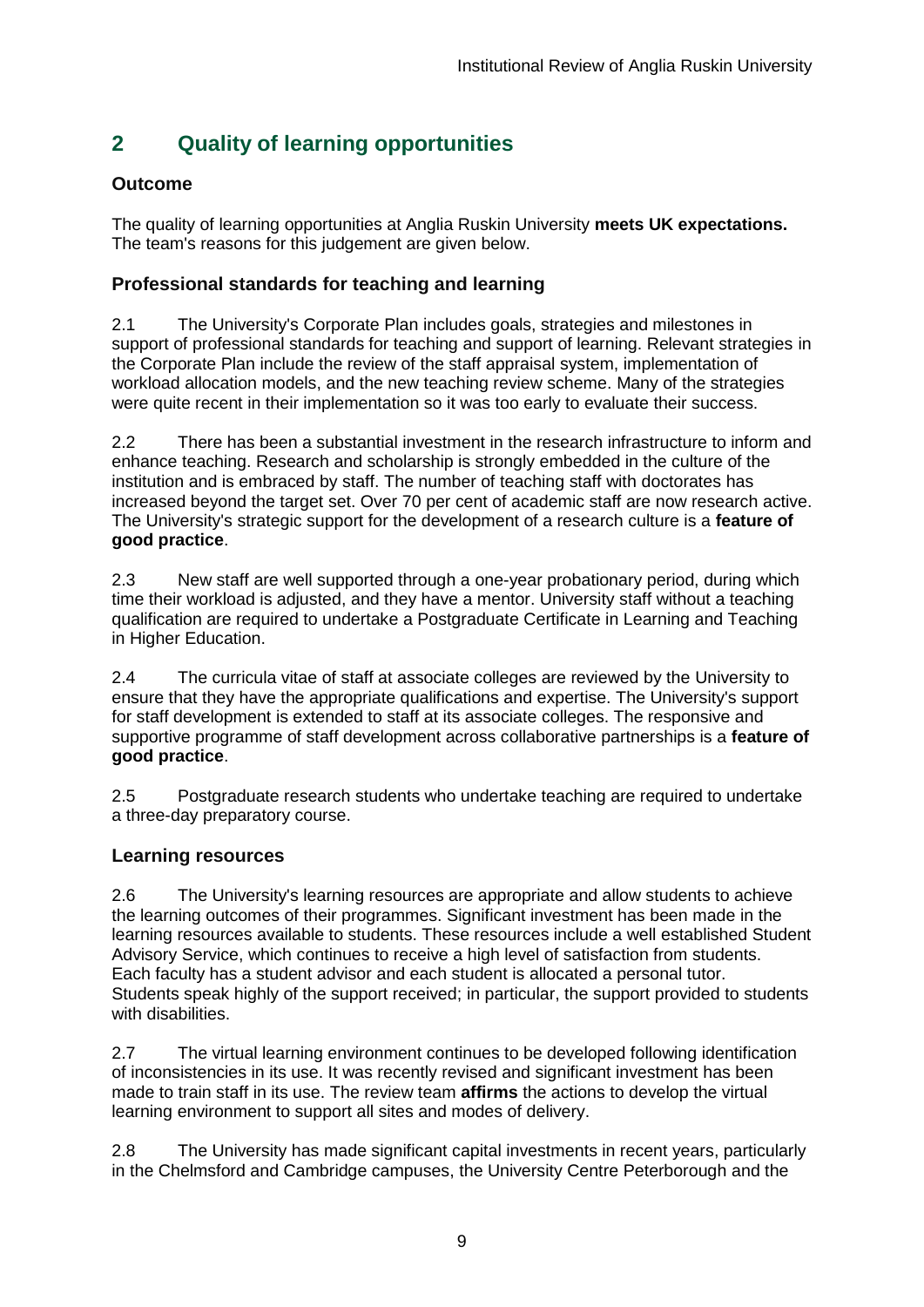University Centre Harlow, improving the learning environment for students. A number of initiatives have been introduced to assist students to make effective use of the library service. Students speak highly of the service.

#### <span id="page-11-0"></span>**Student voice**

<span id="page-11-2"></span>2.9 Students are enabled to make an effective contribution to the University's quality assurance processes. Students are well represented on institutional decision-making bodies, at both University and faculty levels. A culture of promoting the student voice is embedded at the institutional level, with representation also extended to working groups. There is student involvement in the academic appeals and assessment offences processes, as well as on ad hoc groups including the Student Charter, Student Retention, Good Academic Practice and Distance Learning working groups. The effective engagement with campus-based students in quality processes and across all areas of operation is a **feature of good practice**.

2.10 There is a mature relationship between the Students' Union and the University's senior management. Close and regular links exist, beyond representation on governance structures. The Vice-Chancellor meets annually with student course representatives and there are regular meetings between institutional staff and Students' Union staff and sabbatical officers. The University and the Students' Union jointly manage the student representatives system. Training and support is provided through two Student Representative Coordinators.

2.11 The University adopts a number of surveys to gather feedback from students about their learning experience. To address a downturn in response rates after a move to an online module evaluation survey, the University implemented a hybrid approach where students complete paper surveys which are then scanned immediately, enabling swift production and dissemination of evaluation reports.

2.12 The University acts on student feedback collected through analysis via its central committees as well as through action plans at local and departmental level. There is good use of the National Student Survey (NSS) results for the purposes of improving the student experience. NSS results play an important role and are disseminated at all levels across the institution. Programmes that perform relatively poorly in NSS are given particular attention. The Student Satisfaction Improvement Group meets monthly and exists to ensure that all student matters are taken forward.

2.13 The University has recognised that it needs to do more to hear the voice of student groups that are harder to reach, such as those studying through distance learning and collaborative partnerships. The review team **affirms** the further development of mechanisms to capture and respond to student views across all sites and modes of delivery.

#### <span id="page-11-1"></span>**Management information is used to improve quality and standards**

2.14 There is effective use of management information by the University to safeguard quality and standards and to promote the enhancement of student learning opportunities.

2.15 The University's investment in new management information systems is leading to improvements in the analysis of data relevant to the management of quality and standards. Training on how to use the system is being provided for staff. The data informs decision-making and leads to improvements being made. The system has proved particularly useful in providing analysis of the results from the National Student Survey. Not all management information is currently available to all staff across all delivery sites but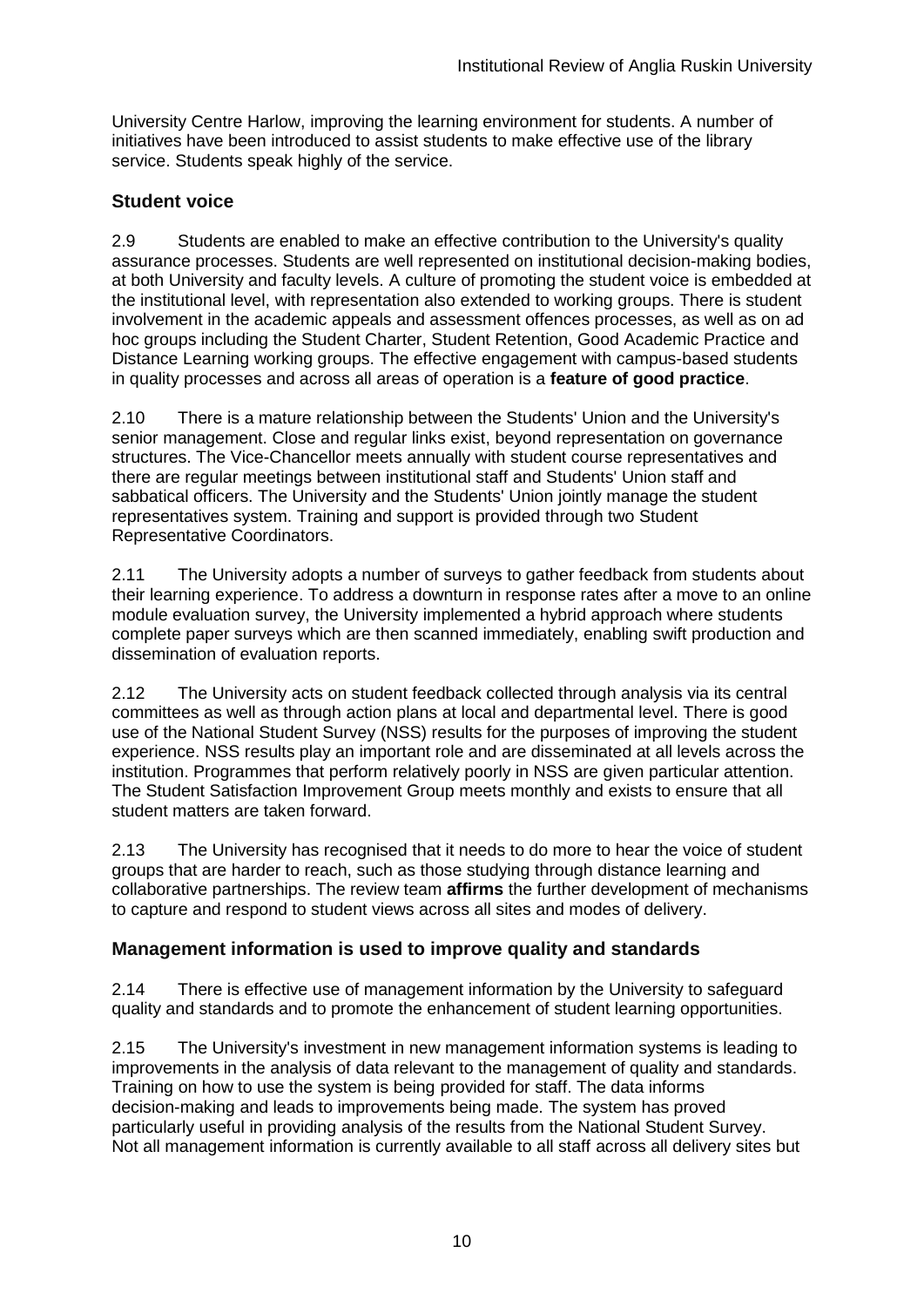there are plans for this information to be rolled out. The review team **affirms** the project to make sophisticated management information available to all staff.

#### <span id="page-12-0"></span>**Admission to the University**

2.16 The University's policies and procedures for the admission of students are effective. Training for admissions staff has recently been revised. Staff involved in interviewing are expected to attend training on equal opportunities in recruitment and selection. All applicants to the University are asked to complete a survey. In 2011, the survey showed that the majority of applicants were satisfied or very satisfied with the admissions process, with 94 per cent of students receiving a student ID card and welcome pack two weeks before they started.

2.17 Students report that the admissions information received is informative and accurate. The University operates an extended induction approach for students so as to avoid information overload at the beginning of the course. The targeted, responsive and inclusive approach to supporting the diverse student body through the early stages of study is a **feature of good practice**.

#### <span id="page-12-1"></span>**Complaints and appeals**

2.18 The University has effective complaints and appeals procedures set out in the Rules, Regulations and Procedures for Students. There has been a slight increase in the number of complaints. All staff have undertaken the Customer Service Excellence training to help reduce the number of formal complaints. The Academic Appeals procedure revised in 2010-11 covers all taught programmes, including those at associate colleges. The intention is to achieve a greater level of consistency and a speeding up of the process. The revised procedure includes an internal resolution process within faculties and a filtering of academic appeals by the Academic Office.

2.19 Despite information being publicised at induction and via handbooks, a student experience survey showed that just under 50 per cent of respondents knew where to go if they wanted to make an academic appeal. Academic appeals are monitored annually and reported to a standing committee of Senate. A formal process has been put in place for research students to request a review of an examination decision.

#### <span id="page-12-2"></span>**Career advice and guidance**

2.20 The University's approach to career education, information, advice and guidance is quality assured through periodic external verification and through internal monitoring. The University has shown a commitment to the employability of its students. Following an external review in 2009, the Employability Service was transformed to support the Employability Strategy, and the commitment is further embedded in the Corporate Plan.

2.21 A Destination of Leavers from Higher Education survey showed good results, demonstrating a rise in both the number of full and part-time students gaining employment or beginning further study within the first six months of leaving.

2.22 There is evidence of enterprise developments and the 'degrees at work' scheme showing how employers are engaged in providing opportunities for students. Significant developments regarding enterprise were noted. However, there is limited evidence to date of employability being embedded into the curriculum, other than where some departments involve industrial partners and where a programme incorporates placements. Although a very recent development, the launch of online course specifications now means that each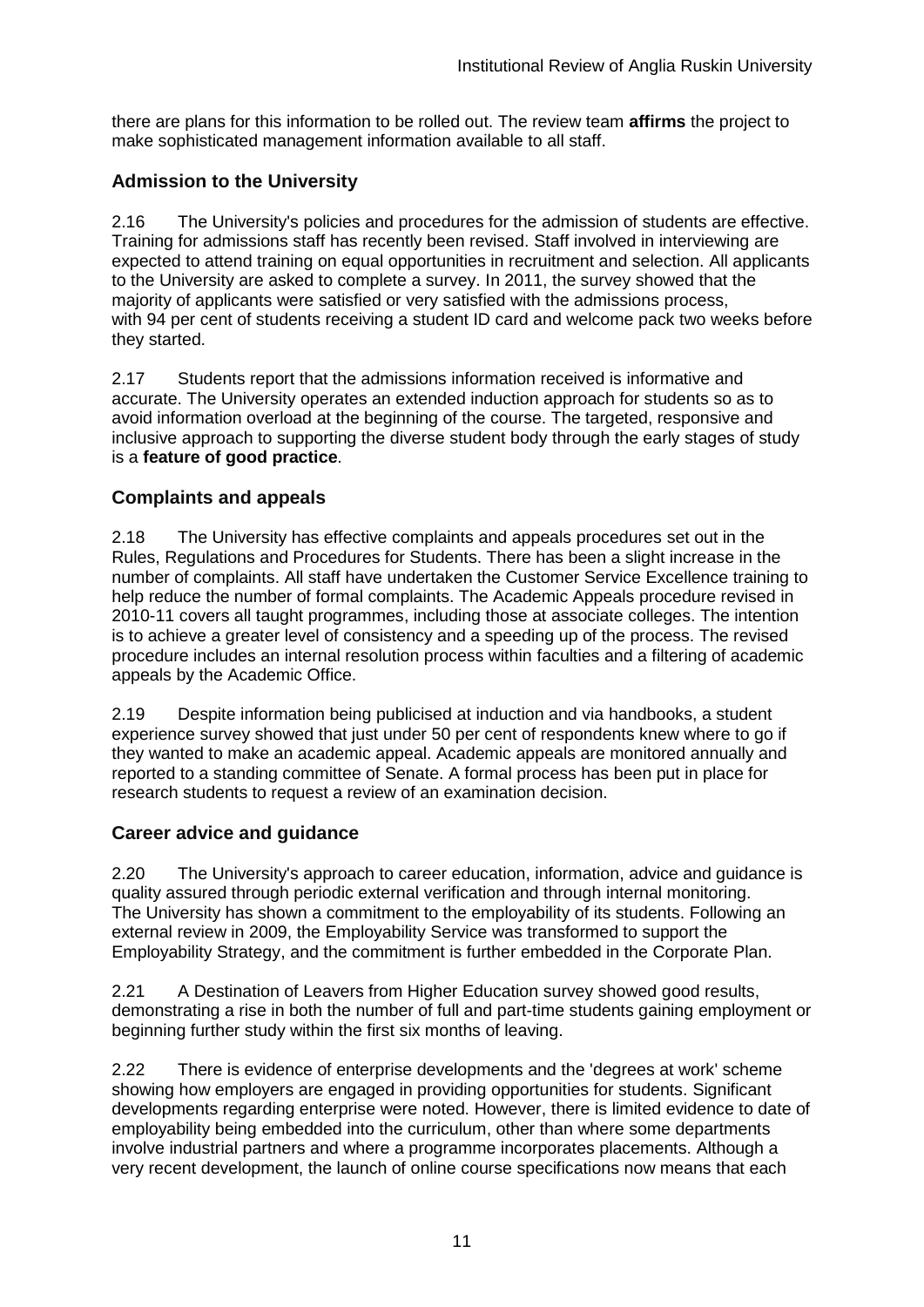course provides an employability statement. The review team **affirms** the continuation of the approach to embed employability within the curriculum.

#### <span id="page-13-0"></span>**Supporting disabled students**

2.23 The University actively manages and enhances the quality of learning opportunities to enable the entitlements of disabled students to be met.

2.24 The University aims to ensure early intervention and to provide students with individually designed support packages. Students who met the review team confirmed that this happens in practice and that they felt very well supported by the University, commenting that where they had flagged up disabilities in their applications this information was acted upon swiftly. The University provides a wide network of support for students with disabilities. The high-quality provision of inclusive student services is a **feature of good practice**.

2.25 There are good mechanisms in place to support students with disabilities, starting as early as the pre-application process, through to the point of completion of the students' studies. Students appear to be aware of the support and where to go to receive it. All documentation relating to the availability of related services and support was thorough and clear.

#### <span id="page-13-1"></span>**Supporting international students**

2.26 The University offers an appropriate quality of learning opportunities to international students. The needs of international students appear to be well recognised and catered for within the University, with a wide range of supportive documentation and guidance made available to them, along with good and appropriate support mechanisms in place operationally. The University is monitoring and evaluating the ongoing need for improvements in this area, and is looking at ways of enhancing the good foundations already in place. With an increased focus on the recruitment of international students, the University is right to focus attention on how to further improve inclusiveness and the support of these students, and has a clear agenda to do so.

#### <span id="page-13-2"></span>**Supporting postgraduate research students**

2.27 Appropriate support and quidance is provided to enable postgraduate research students to complete their programmes of study and to enable staff involved in research programmes to fulfil their responsibilities. The number of postgraduate students has grown considerably during the last three years and the University is meeting the challenge of providing sufficient numbers of research supervisors.

2.28 The experience of the postgraduate research students appears to be good. The research environment within the University is similarly strong, and is being swiftly bolstered and developed, and there is evidence of sound practice. There is still a degree of ongoing work required in this area to ensure that these students feel as valued as others within the University community.

#### <span id="page-13-3"></span>**Learning delivered through collaborative arrangements**

2.29 The University has plans for a growth in the number of students studying for its awards through collaborative arrangements. Partnerships are in place with over 40 institutions, known as associate colleges. Three main models of collaboration are in operation: dual awards, franchised and validated.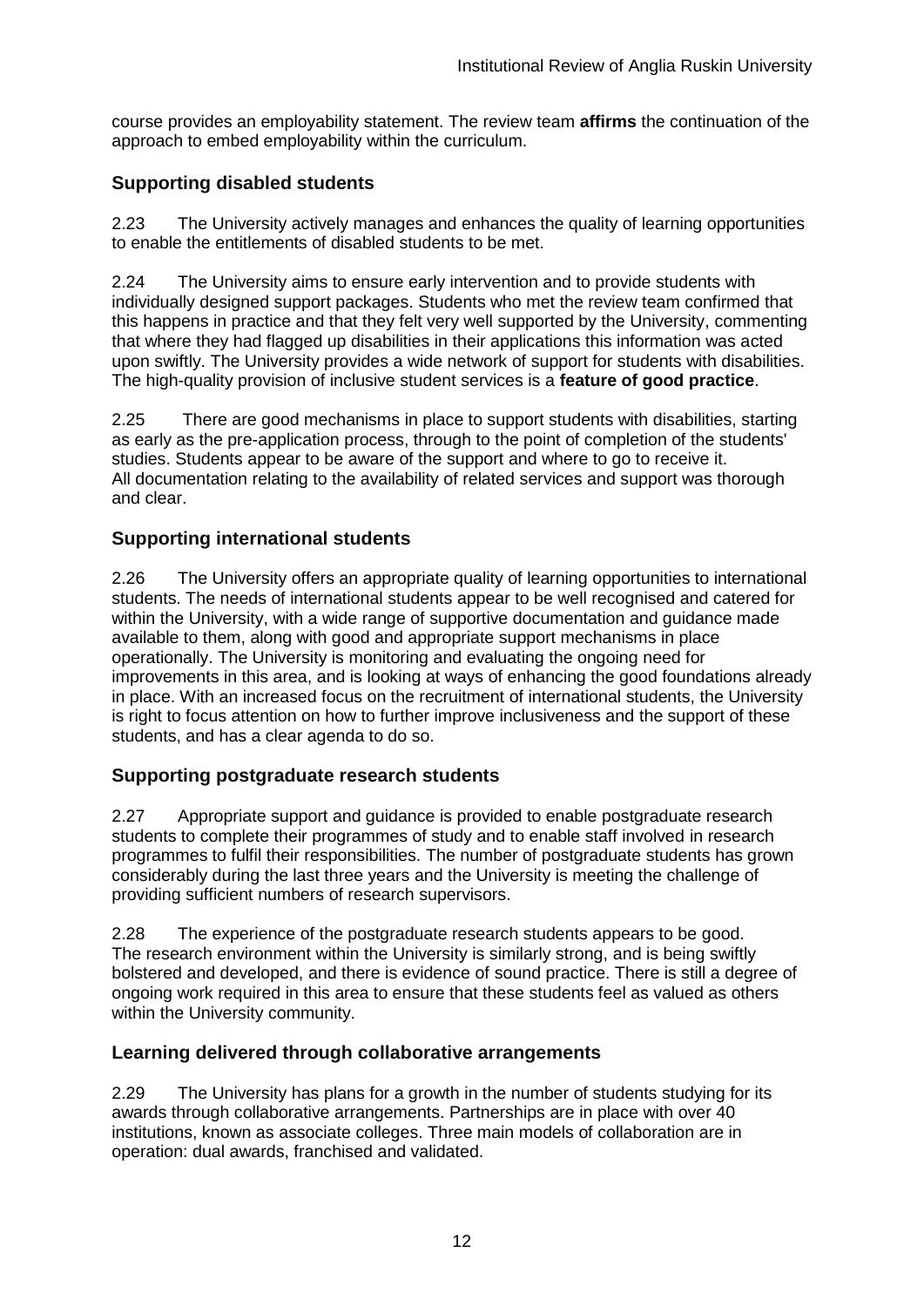2.30 Dual awards are collaborations between the University and another awarding body, where courses are jointly delivered and lead to a separate award from each institution. Associate colleges operating under a franchise agreement deliver the whole or part of one or more of the University's approved courses leading to an Anglia Ruskin University award. Those operating under a validation agreement design and deliver one or more courses approved by the University and are delegated responsibility for the management of the curriculum and academic governance.

2.31 Senate sets out the University's approach to collaborative activity in a Code of Practice and delegates responsibility for overseeing the management of collaborative arrangements to the Quality, Enhancement and Standards Committee (QESC), chaired by the Deputy Vice-Chancellor (Academic). The Deputy Vice-Chancellor (Academic) oversees the operation of collaborative provision with support from the Academic Office. Day-to-day responsibilities for the management of collaborative provision are carried out by a range of staff at course, department and faculty levels, and are integrated - for franchised provision within the same systems and processes used for on-campus provision.

2.32 The review team identified several weaknesses in the University's management of its collaborative provision. Of foremost concern were weaknesses in the recent management of associate colleges within the validated model of collaboration. More generally, the team had doubts about the effectiveness of the University's oversight of the management of all collaborative arrangements.

2.33 In respect of its management of validated associate colleges, the review team noted a recent example where the University's approval of a new arrangement demonstrated serious flaws. This centred on the approval of an existing franchised partner, together with the transfer of 18 distance-learning programmes that were previously validated by another UK university. Here the team found that a process to formally approve this arrangement, agreed by Senate, was insufficiently robust in that it:

- lacked the externality required to provide confidence that the academic standards and quality of those programmes transferring from another UK university were matched to Anglia Ruskin University's requirements
- reduced the usual level of scrutiny given to the academic standards of the proposed programmes and to the learning opportunities available to students
- did not confirm the validity, relevance or academic level of the programmes, nor the appropriateness of their curricula and assessment strategies.

2.34 At the time of the review visit, the University was implementing a plan to fully re-approve the programmes within 15 months of the initial transfer, but the re-approved programmes are not due to begin until 2013. By then, several quarterly student intakes to the transferred programmes will have taken place; at the time of the review there were already 670 students on these programmes. The review team noted that the University was apparently unaware of the potential risks to the maintenance of the standards of its academic credit and awards arising from students enrolling and being assessed on programmes that had not been fully scrutinised at module and programme levels.

2.35 Although the review team acknowledges that potential threats to academic standards within this interim arrangement are likely to be short-term, the team was concerned about the University's apparent lack of recognition, or mitigation, of the specific risks. By the end of the academic year 2012-13, the University is **recommended** to ensure that those students at the validated associate college who enrolled after the initial transfer and before the start of the re-approved programmes will fully meet the University's standards for its awards.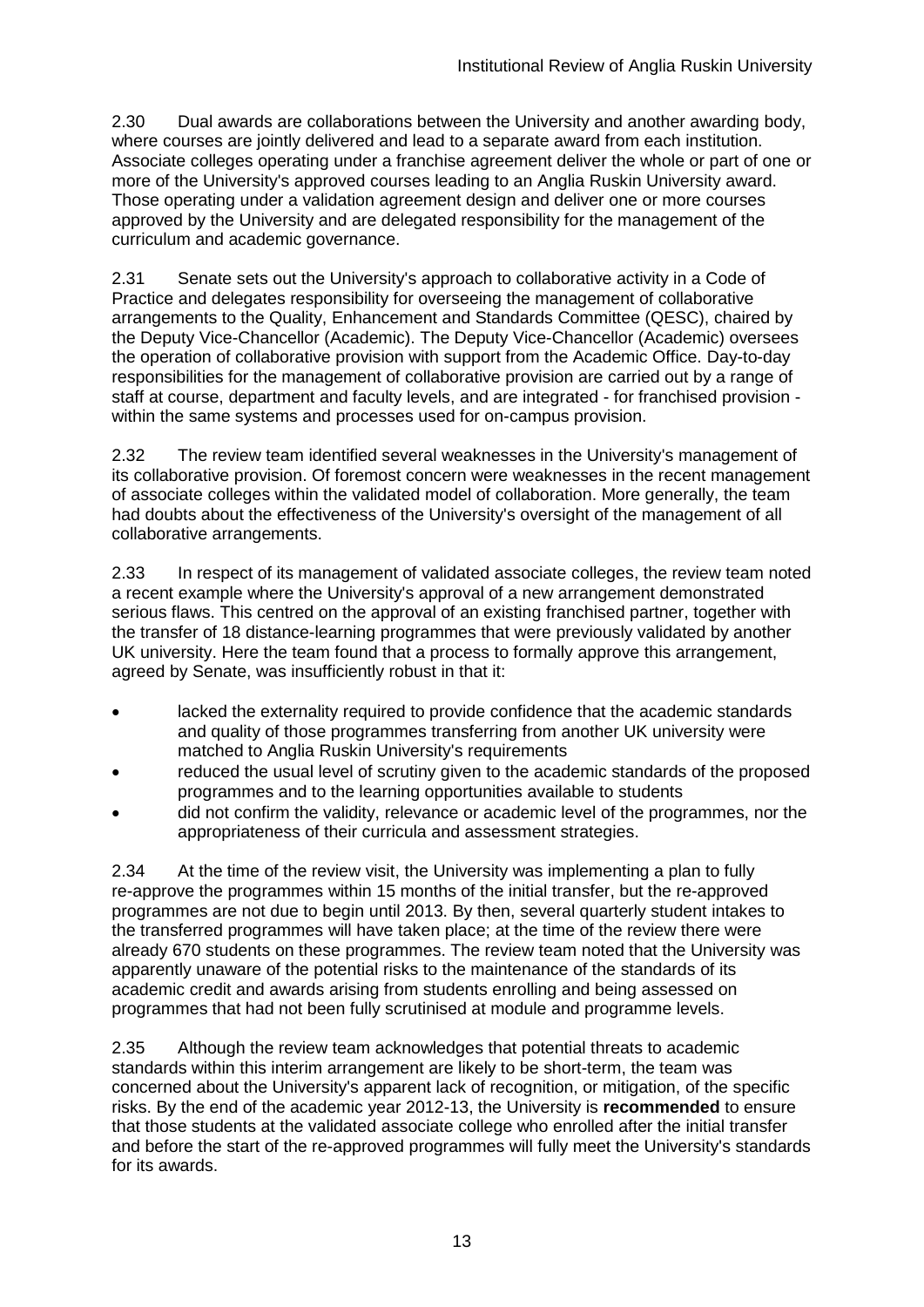2.36 In this same partnership, the University approved, for the first time, the delegation of responsibilities for the management of the curriculum and academic governance. Since then, two other partner institutions have been approved to operate as validated associate colleges. Associate colleges are permitted to manage assessment processes at modular level, leading to a reduction in the direct oversight performed by the University. Quite apart from the risks created by the initial programme transfer process noted above, the University delegated these responsibilities for assessment to partners who had little or no experience of assessing students according to Anglia Ruskin's requirements. Since the review visit, the University informed QAA that senior staff from the Academic Office were assigned to provide additional support to each of the validated partners. Nevertheless, by the end of the academic year 2012-13, the University is **recommended** to secure increased oversight of the management of academic standards and quality within validated associate colleges during the early stages of the partnerships' operations. The University is also **recommended** to review and revise the criteria and processes for the approval of new partners applying for designation as a validated associate college, before the next approval of such a partner.

2.37 The review team found that the summary information published by the University about its collaborative partnerships and programmes was incomplete and inaccurate. On this basis, it was difficult to see how the University could maintain effective oversight of the activity through its deliberative structures. By the end of the 2012-13 academic year, the University is **recommended** to ensure that an up-to-date, authoritative record of collaborative partnerships and programmes is publicly available.

2.38 The review team found that the University's oversight through the committee structure of its collaborative activity, especially in respect of levels of risk, requires strengthening. This oversight would include, for example, partnerships that involve more than one faculty; new or recently changed partnerships; and partnerships that are in the process of closing. By the end of the 2012-13 academic year, the University is **recommended** to strengthen its mechanisms for the deliberative oversight of all collaborative provision.

#### <span id="page-15-0"></span>**Flexible, distributed and e-learning**

2.39 The University is expanding the range of flexible learning opportunities to its students. It has a programme for the development of online resources to facilitate study at a distance, and is pursuing an active implementation plan for rolling out the programme and ensuring that staff and students fully engage. A Distance Learning Working Group was established in May 2011 and has provided a valuable focus for the University in this area of provision. Given the stated intention of the University to expand to more than 10,000 students studying on distance learning or flexible off-campus provision by 2014, the University is **recommended**, by the end of the 2012-13 academic year, to develop and implement appropriate support and monitoring arrangements to underpin the projected growth of distance learning students.

#### <span id="page-15-1"></span>**Work-based and placement learning**

2.40 The University manages the quality of learning opportunities delivered through work-based and placement learning reasonably effectively, though student satisfaction data suggests that there is room for further development by the University in this area. There is clear documentation in place to support students, and training and guidance for staff in managing and supporting work-based learning and placements. There is also good work being undertaken by staff to develop meaningful and substantial links with employers.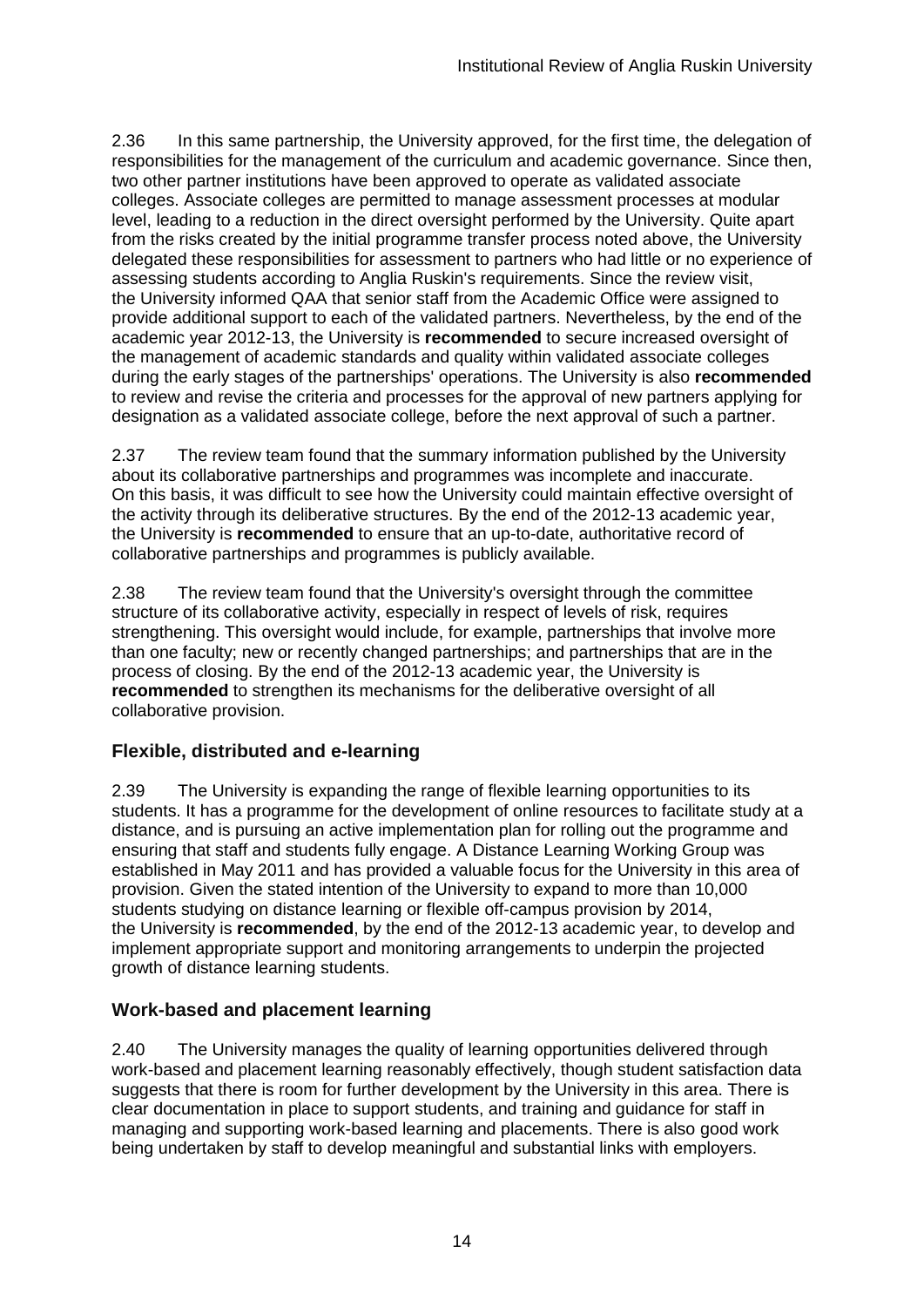#### <span id="page-16-0"></span>**Student charter**

2.41 The University publishes clear and comprehensive student charters setting out the mutual expectations of the institution and its students. The charters are specifically tailored to the various groups of the student community, thereby recognising their different needs. Students are introduced to the relevant charter through the induction process and have been represented in the processes for developing and reviewing them.

### <span id="page-16-1"></span>**3 Information about learning opportunities**

#### <span id="page-16-2"></span>**Outcome**

The information about learning opportunities produced by Anglia Ruskin University **meets UK expectations.** The intended audience finds the information about the learning opportunities offered is fit for purpose, accessible and trustworthy. The team's reasons for this conclusion are given below.

#### <span id="page-16-3"></span>**Findings**

3.1 The University publishes its key institutional strategies, policies and framework for managing academic quality and standards on its website. There are generally clear lines of responsibility for the production and sign-off of published information. Information on the Unistats website complies with HEFCE 2011/18 and there is an up-to-date and accessible Key Information Set. Students regard the information provided by the University as accurate.

3.2 Information for prospective students is fit for purpose and there is a high level of satisfaction with the University's handling of applications. Current students are provided with a broad range of useful and accessible information, including student charters, handbooks and module guides. Information is made available to students in a variety of formats and through various channels, such as the iCentre, campus information screens and the virtual learning environment.

3.3 At the time of the review visit, programme specifications, which the University calls course specification forms, were not yet publicly available though the review team was assured that, once technical issues were rectified, publication was imminent. The team **affirms** the publication of course specification forms online.

3.4 External examiners' reports have been shared with student representatives through course management committees and report summaries in students' module guides. The University now makes the full reports available to students online, though having been put in place only very recently, students were mostly unaware of this new facility.

3.5 Graduates are issued with an award certificate and a transcript of their academic performance in the form of a European Diploma Supplement. In 2012-13 the University is participating in the national project to develop the Higher Education Achievement Report, for implementation in 2013.

## <span id="page-16-4"></span>**4 Enhancement of learning opportunities**

#### <span id="page-16-5"></span>**Outcome**

The enhancement of learning opportunities at Anglia Ruskin University **meets UK expectations**. The team's reasons for this judgement are given below.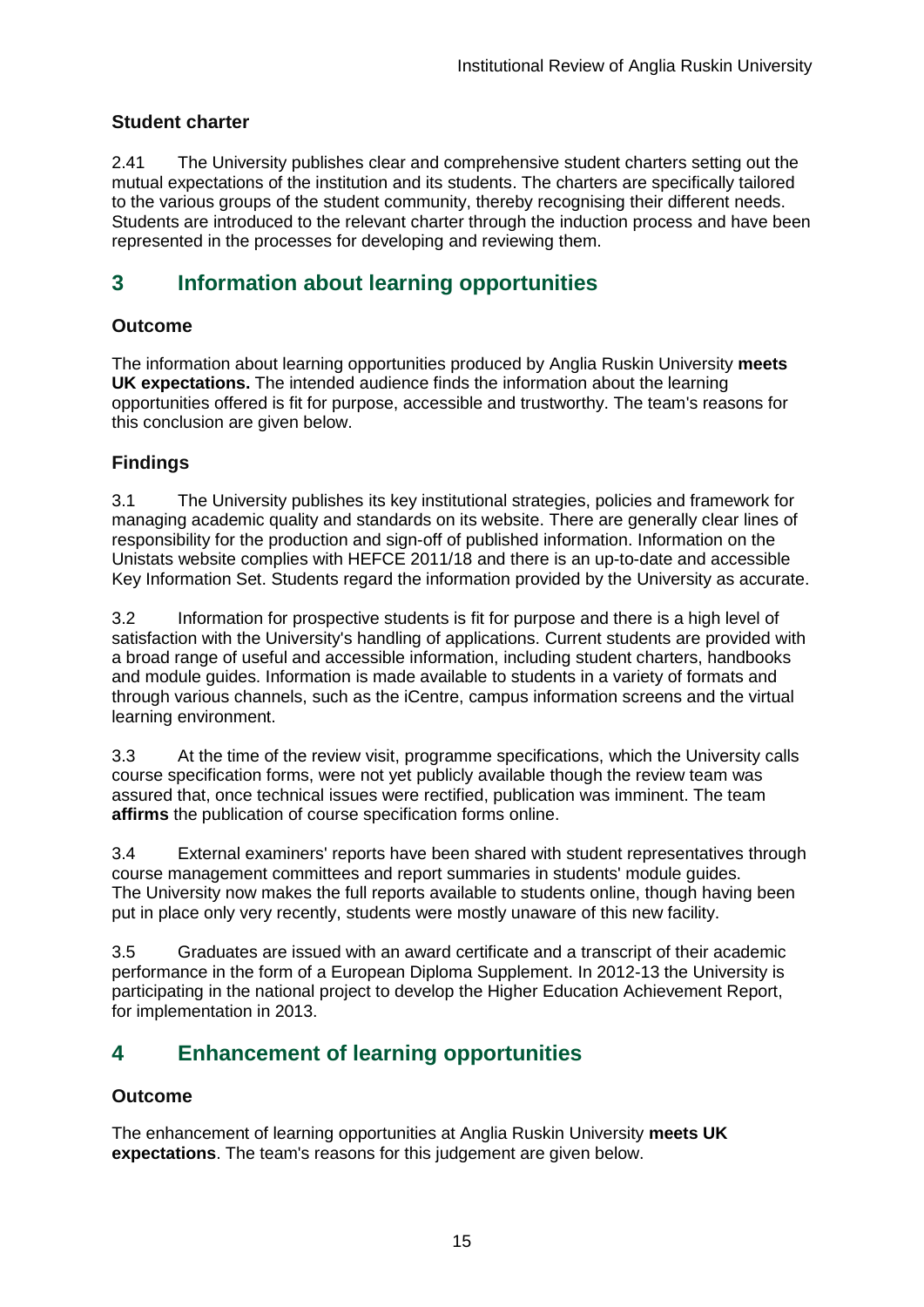### <span id="page-17-0"></span>**Findings**

4.1 The University's Corporate Plan, supported by the Learning, Teaching and Assessment Strategy; the Research and Scholarship Strategy; and the Employability Strategy, guides the enhancement of learning opportunities. There is evidence that the Corporate Plan is working very effectively as a tool for the deliberate development of the institution, and it is clear that its goals have permeated all levels of the institution, and in that sense it offers a foundation for embedding a strategic approach to enhancement. The review team saw some indications, such as the teacher review scheme, of a strategic approach. The team **affirms** the further development of the Corporate Plan as a strategic platform for enhancement.

4.2 There is a strong emphasis on the use of data as management information, and on its systematic integration with the setting and monitoring of strategic targets and into the functions of annual planning and appraisal.

4.3 The University recognises the important role staff play in delivering enhancement. New academic staff are required to undertake the Postgraduate Certificate in Learning and Teaching in Higher Education, and membership of the Higher Education Academy is promoted strongly. All staff are also required to undertake the Customer Service Excellence training, to help improve the student experience. The reward and recognition schemes available to academic and non-academic staff through the Vice-Chancellor's Award and the Students' Union's 'Made A Difference' awards also promotes a culture of enhancement.

4.4 The University has a number of mechanisms through which good practice is identified, supported and disseminated. The Anglia Learning and Teaching unit coordinates various activities. Leaders of courses scoring highly in the National Student Survey share their practice through papers given to institutional-level committees, which in turn share the information across the institution. There is a well attended annual Learning and Teaching Conference. Learning and Teaching grants are also made available to staff for enhancement projects.

4.5 Quality assurance procedures are used to identify opportunities for enhancement.

### <span id="page-17-1"></span>**5 Theme: Student involvement in quality assurance and enhancement**

Each academic year, specific themes relating to higher education provision in England and Northern Ireland are chosen for especial attention by QAA's Institutional Review teams. In the review of Anglia Ruskin University in 2012-13 the theme is Student involvement in quality assurance and enhancement.

#### <span id="page-17-2"></span>**Innovations in student involvement in quality assurance and enhancement**

5.1 The two Students' Union Student Representative Coordinators play an important role in the training and briefing of student representatives. All student representatives are expected to record the key points from the meetings they attend and these are subsequently fed into Students' Union quality monitoring reports.

5.2 Since 2010-11, a Students' Union sabbatical officer has been included on the panels carrying out periodic reviews. The feasibility of widening the pool of students eligible to sit on periodic review panels is being explored. The University has also proposed that a student representative should be included on programme approval panels. Students continue to be included as panel members in quality enhancement audits.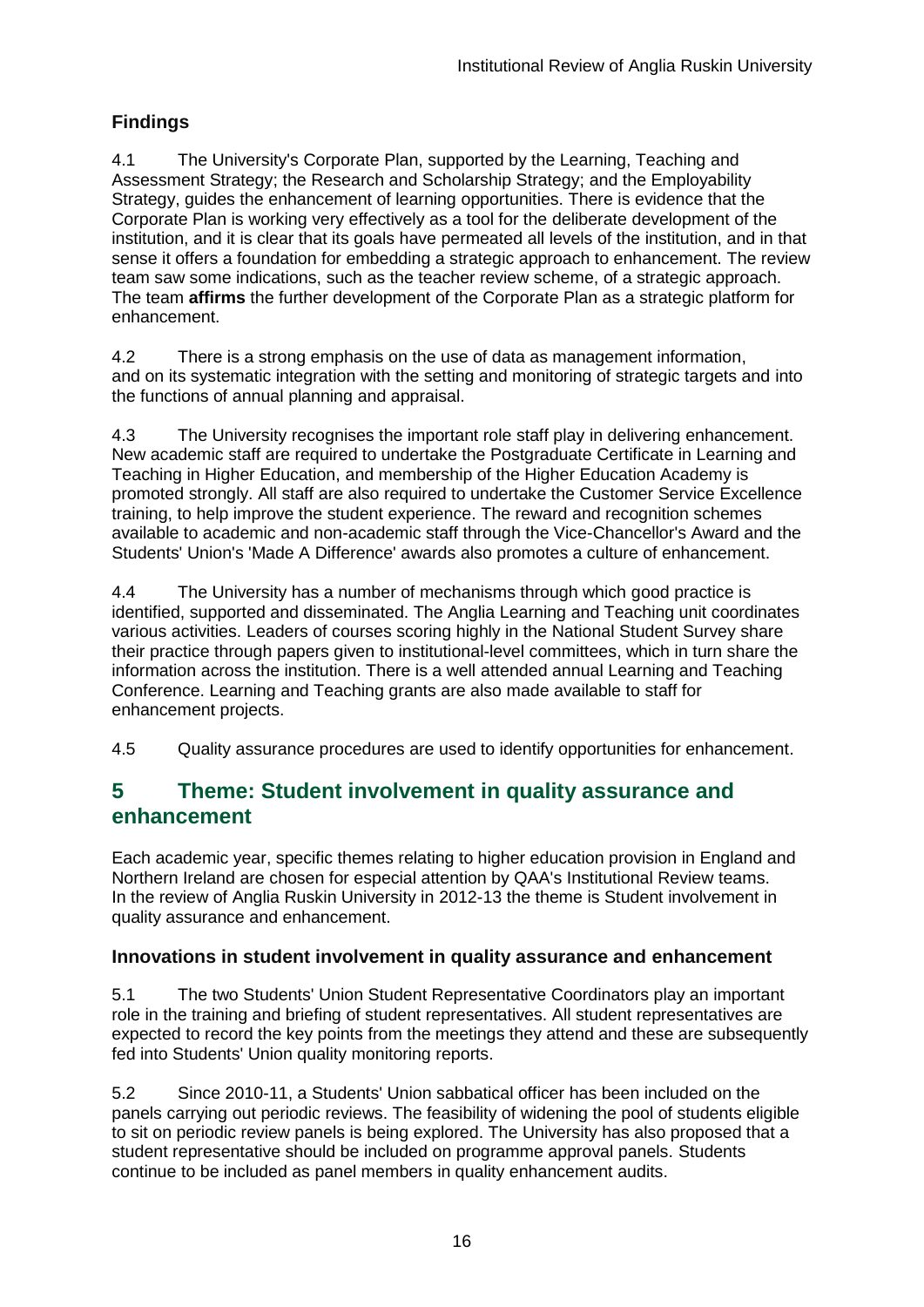#### <span id="page-18-0"></span>**Staff experience of/participation in student involvement in quality**

5.3 As part of the University's 'Customer Service Excellence' approach, senior staff have engaged in 'Back to the Floor' visits to a variety of student-facing services and functions. One senior manager attended programme sub-committees as part of the process and as a result suggested changes to the committee to ensure better effectiveness of student representative input, including slimming down the agenda to make it more student-focused.

5.4 As part of a National Union of Students' project, the Students' Union hosted its first annual 'Made A Difference' Awards in May 2012. The awards recognised and awarded staff, for both academic and professional service, who have significantly improved the student experience. In advance of the last event, 1,095 nominations for the awards were submitted.

5.5 The Anglia Ruskin Initiative for Student Engagement (ARISE) is embedded within the Corporate Plan to ensure that staff understand what is required to improve the student experience. ARISE highlights and promotes student engagement with quality processes, including curriculum design. It has thus far prioritised the student representatives system, with the institution increasing funding for the 2012-13 academic year and changing the name of programme sub-committees to Course Management Committees (CMCs). Training has also been offered to chairs of CMCs to ensure that students are better engaged by making the meetings more 'student-centred'.

5.6 The Student Satisfaction Improvement Group helps to drive forward student matters and incorporates student representation. It meets on a monthly basis and works closely with the Student Experience Committee.

#### <span id="page-18-1"></span>**Acting on student contributions and 'closing the feedback loop'**

5.7 The University has been working to improve its communication with students about actions taken in response to their feedback. A number of initiatives have been taken to address this issue in recent years, including the introduction of the 'You said, we did' and 'Tell us' schemes, which were operated by Student Services. The University has also utilised information screens and kiosks to display important information to students, but has modified this approach in response to students' feedback that suggested these media were over-used.

5.8 Through a healthy presence on the University's deliberative structures, the student voice is heard and feedback is given through reporting back on actions from previous meetings. Many committees' agendas include a standing item in relation to student matters. Feedback from students led to the development of separate charters for distance learning and research degree students.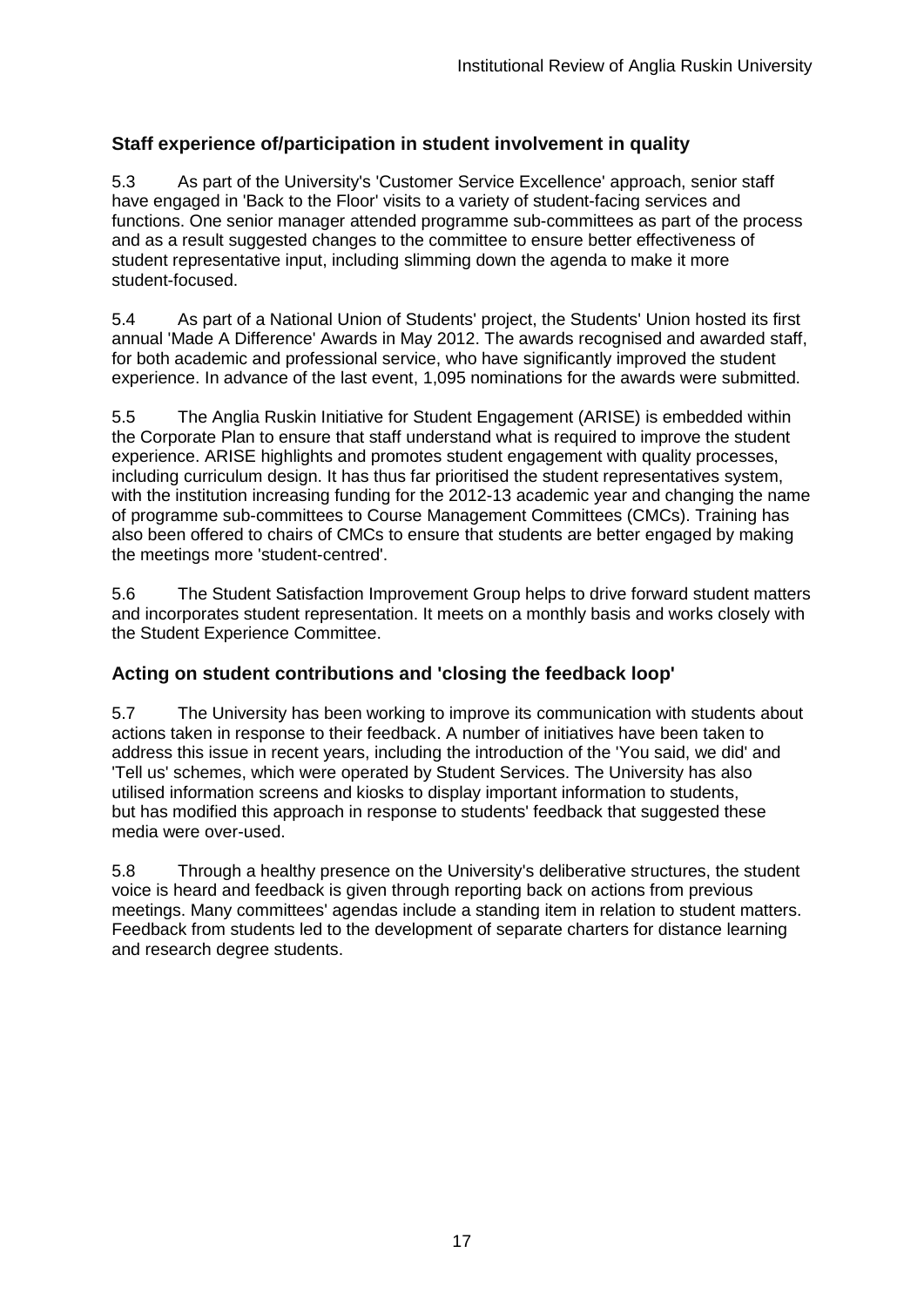## <span id="page-19-0"></span>**Glossary**

This glossary is a quick-reference guide to key terms in this report that may be unfamiliar to some readers. Most terms also have formal 'operational' definitions. For example, pages 18-19 of the handbook for this review method give formal definitions of: threshold academic standards; learning opportunities; enhancement; and public information.

The handbook can be found on the QAA website at: [www.qaa.ac.uk/publications/informationandguidance/pages/ireni-handbook.aspx.](http://www.qaa.ac.uk/publications/informationandguidance/pages/ireni-handbook.aspx)

If you require formal definitions of other terms please refer to the section on assuring standards and quality: [www.qaa.ac.uk/assuringstandardsandquality/pages/default.aspx.](http://www.qaa.ac.uk/assuringstandardsandquality/pages/default.aspx)

User-friendly explanations of a wide range of terms can be found in the longer **Glossary** on the QAA website: [www.qaa.ac.uk/aboutus/glossary/pages/default.aspx.](http://www.qaa.ac.uk/aboutus/glossary/pages/default.aspx)

**Academic Infrastructure** Guidance developed and agreed by the higher education community and published by QAA, which is used by institutions to ensure that their courses meet national expectations for academic standards and that students have access to a suitable environment for learning (academic quality). It consists of four groups of reference points: the **frameworks for higher education qualifications**, the **subject benchmark statements**, the **programme specifications** and the **[Code of practice](http://www.qaa.ac.uk/AboutUs/glossary/Pages/glossary-c.aspx#c2)**. Work is underway (2011-12) to revise the Academic Infrastructure as the UK [Quality Code](http://www.qaa.ac.uk/AboutUs/glossary/Pages/glossary-q.aspx#q5) for Higher Education.

**academic standards** The standards set and maintained by institutions for their courses and expected for their awards. See also **threshold academic standard**.

**Code of practice** *The Code of practice for the assurance of academic quality and standards in higher education* published by QAA: a set of interrelated documents giving guidance for higher education institutions.

**credit(s)** A means of quantifying and recognising learning, used by most institutions that provide higher education programmes of study, expressed as 'numbers of credits' at a specific level.

**enhancement** Taking deliberate steps at institutional level to improve the quality of **[learning](http://www.qaa.ac.uk/aboutus/glossary/pages/glossary-l.aspx#l1)  [opportunities](http://www.qaa.ac.uk/aboutus/glossary/pages/glossary-l.aspx#l1)**. It is used as a technical term in QAA's audit and review processes.

**feature of good practice** A positive aspect of the way a higher education institution manages quality and standards, which may be seen as exemplary to others.

**framework** A published formal structure. See also **framework for higher education qualifications**.

**framework for higher education qualifications** A published formal structure that identifies a hierarchy of national qualification levels and describes the general achievement expected of holders of the main qualification types at each level, thus assisting higher education providers in maintaining academic standards. QAA publishes the following frameworks: *The framework for higher education qualifications in England, Wales and Northern Ireland* (FHEQ) and *The framework for qualifications of higher education institutions in Scotland*.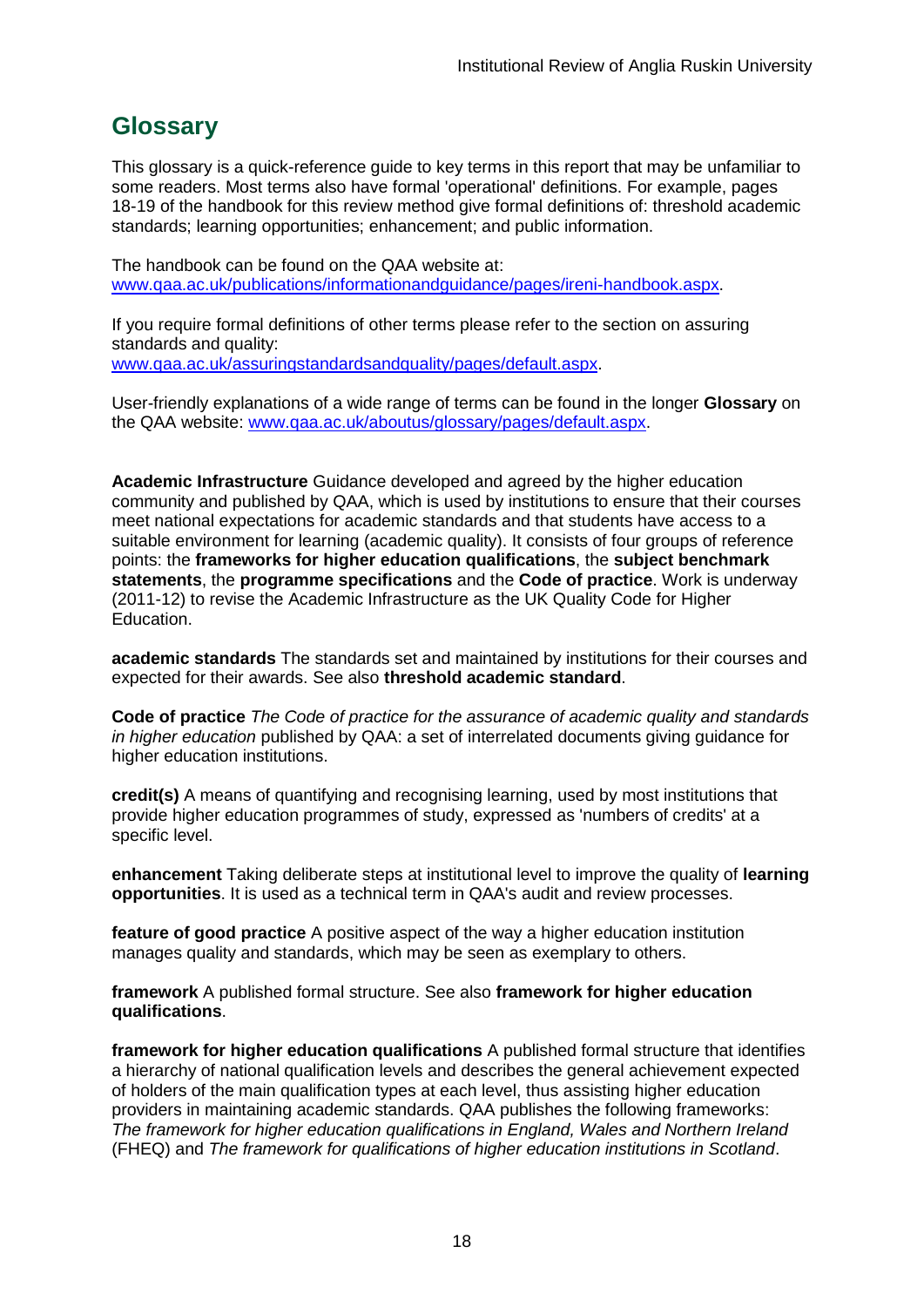**learning opportunities** The provision made for students' learning, including planned **[programmes](http://newlive.qaa.ac.uk/aboutus/glossary/pages/glossary-p.aspx#p12) of study**, teaching, assessment, academic and personal support, resources (such as libraries and information systems, laboratories or studios) and staff development.

**learning outcome** What a learner is expected to know, understand and/or be able to demonstrate after completing a process of learning.

**operational definition** A formal definition of a term, which establishes exactly what QAA means when using it in reports.

**programme (of study)** An approved course of study which provides a coherent learning experience and normally leads to a qualification.

**programme specifications** Published statements about the intended **[learning outcomes](http://newlive.qaa.ac.uk/aboutus/glossary/pages/glossary-l.aspx#l2)** of **programmes of study**, containing information about teaching and learning methods, support and assessment methods, and how individual units relate to levels of achievement.

**public information** Information that is freely available to the public (sometimes referred to as being 'in the public domain').

**Quality Code** Short term for the UK Quality Code for Higher Education, which is being developed from 2011 to replace the **[Academic Infrastructure](http://newlive.qaa.ac.uk/aboutus/glossary/pages/glossary-a.aspx#a1)** and will incorporate all its key elements, along with additional topics and overarching themes.

**subject benchmark statement** A published statement that sets out what knowledge, understanding, abilities and skills are expected of those graduating in each of the main subject areas (mostly applying to [bachelor's degrees\)](http://newlive.qaa.ac.uk/aboutus/glossary/pages/glossary-b/aspx#b1), and explains what gives that particular discipline its coherence and identity.

**threshold academic standard** The minimum standard that a student should reach in order to gain a particular qualification or award, as set out in the **[subject benchmark statements](http://newlive.qaa.ac.uk/aboutus/glossary/pages/glossary-s.aspx#s7)** and national [qualifications frameworks.](http://newlive.qaa.ac.uk/aboutus/glossary/pages/glossary-q.aspx#q3) Threshold standards are distinct from the standards of performance that students need to achieve in order to gain any particular class of award, for example a first-class bachelor's degree. See also **[academic standard](http://newlive.qaa.ac.uk/aboutus/glossary/pages/glossary-a.aspx#a3)**.

**widening participation** Increasing the involvement in higher education of people from a wider range of backgrounds.